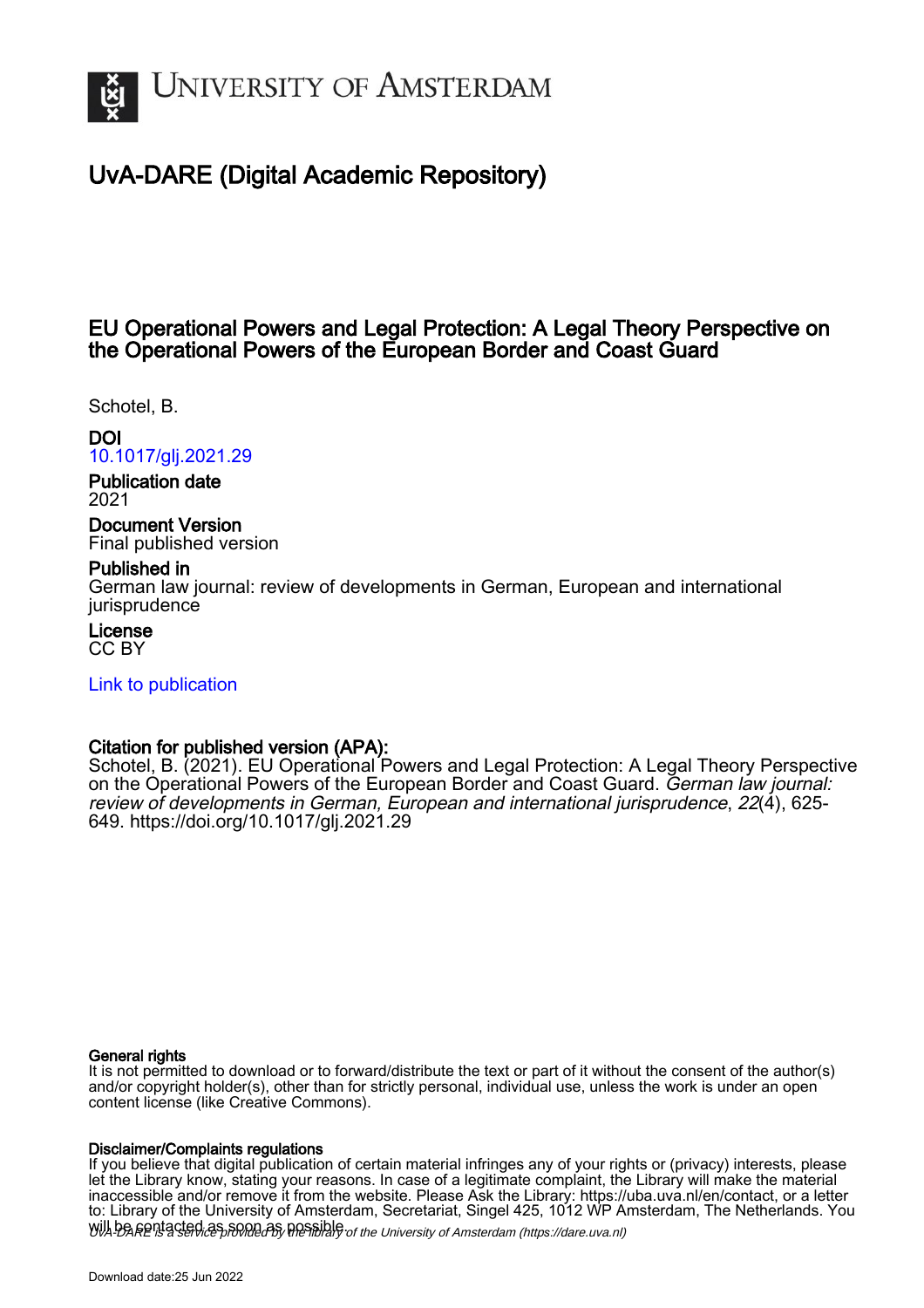#### ARTICLE

# EU Operational Powers and Legal Protection: A Legal Theory Perspective on the Operational Powers of the European Border and Coast Guard

Bas Schotel\*

Faculty of Law and Paul Scholten Centre for Jurisprudence, University of Amsterdam, Amsterdam, Netherlands \*Corresponding author: [b.schotel1@uva.nl](mailto:b.schotel1@uva.nl)

(Received 30 March 2020; accepted 24 August 2020)

#### Abstract

For the first time in its history, the EU is in the process of acquiring significant and genuine permanent operational powers. A new Regulation on the European Border and Coast Guard provides Frontex with a permanent corps of 10,000 border guards—3,000 of which will be EU agents—its own equipment, and its own competences to intervene along the EU borders and beyond. The operational powers will allow the EU to directly and physically intervene in tangible reality.

This Article argues that the conferral of operational powers on the EU poses a risk to individual legal protection. This is because once authorities have acquired operational powers of a certain extent and quality, they can afford to act against or without the law by simply overpowering or eluding the legal mechanisms that normally constrain the exercise of public power. So far, Members of the European Parliament and academics critical of Frontex and the new Regulation have overlooked this issue and concentrated exclusively on how to legally constrain the exercise of operational powers. This Article addresses this blind spot by examining whether and how public law should place legal constraints not only on the exercise but also on the build-up of operational powers.

Keywords: Frontex/European border and coast guard; operational powers; legal protection; Potentia; Legal theory

#### A. Introduction

While events such as the COVID-19 pandemic, Brexit, and the ongoing undermining of the rule of law in several Member States are widely reported and commented upon in the media and academia as challenges that will define the EU for the time to come, an equally critical moment is passing almost unnoticed: For the first time in its history, the EU is in the process of acquiring significant and genuine permanent operational powers. With the inception of Frontex, the EU has been increasingly expanding the powers of the agency, also called the European Border and Coast Guard ("EBCG"). But the new Regulation on the EBCG, adopted by the European Parliament with a large majority, is undoubtedly the apex in this development.<sup>1</sup> The new Regulation provides the

For invaluable comments on this Article, including earlier versions that only dealt with operational powers in general and not with Frontex' operational powers, I want to thank Veit Bader, David Dyzenhaus, Mariana Gliakti, Serge Gutwirth, Alon Harel, Tormod Otter Johansen, Andreas Moberg, Gregor Noll, Paul Quinn, Jorrit Rijpma, Assaf Sharon, Ingo Venzke and Marc de Wilde. I also received helpful comments from anonymous referees of this journal and the European Law Journal

<sup>&</sup>lt;sup>1</sup>Regulation 2019/1986 of Nov. 13, 2019, on the European Boarder and Coast Guard and Repealing Regulations (EU) 1052/2013 and (EU) 2016/1624, 2019 O.J. (L 295) 1 [hereinafter Regulation 2019/1896]. On April 17, 2019, the European Parliament adopted at first reading the Proposal by 403 to 162 with 44 abstentions, see Results of Votes, European Parliament (Apr. 17, 2019) [https://www.](https://www.europarl.europa.eu/doceo/document/PV-8-2019-04-17-VOT_EN.pdf) [europarl.europa.eu/doceo/document/PV-8-2019-04-17-VOT\\_EN.pdf.](https://www.europarl.europa.eu/doceo/document/PV-8-2019-04-17-VOT_EN.pdf) The Council gave its political approval on April 1, 2019, see

<sup>©</sup> The Author(s), 2021. Published by Cambridge University Press on behalf of the German Law Journal. This is an Open Access article, distributed under the terms of the Creative Commons Attribution licence [\(http://creativecommons.org/licenses/by/4.0/](http://creativecommons.org/licenses/by/4.0/)), which permits unrestricted re-use, distribution, and reproduction in any medium, provided the original work is properly cited.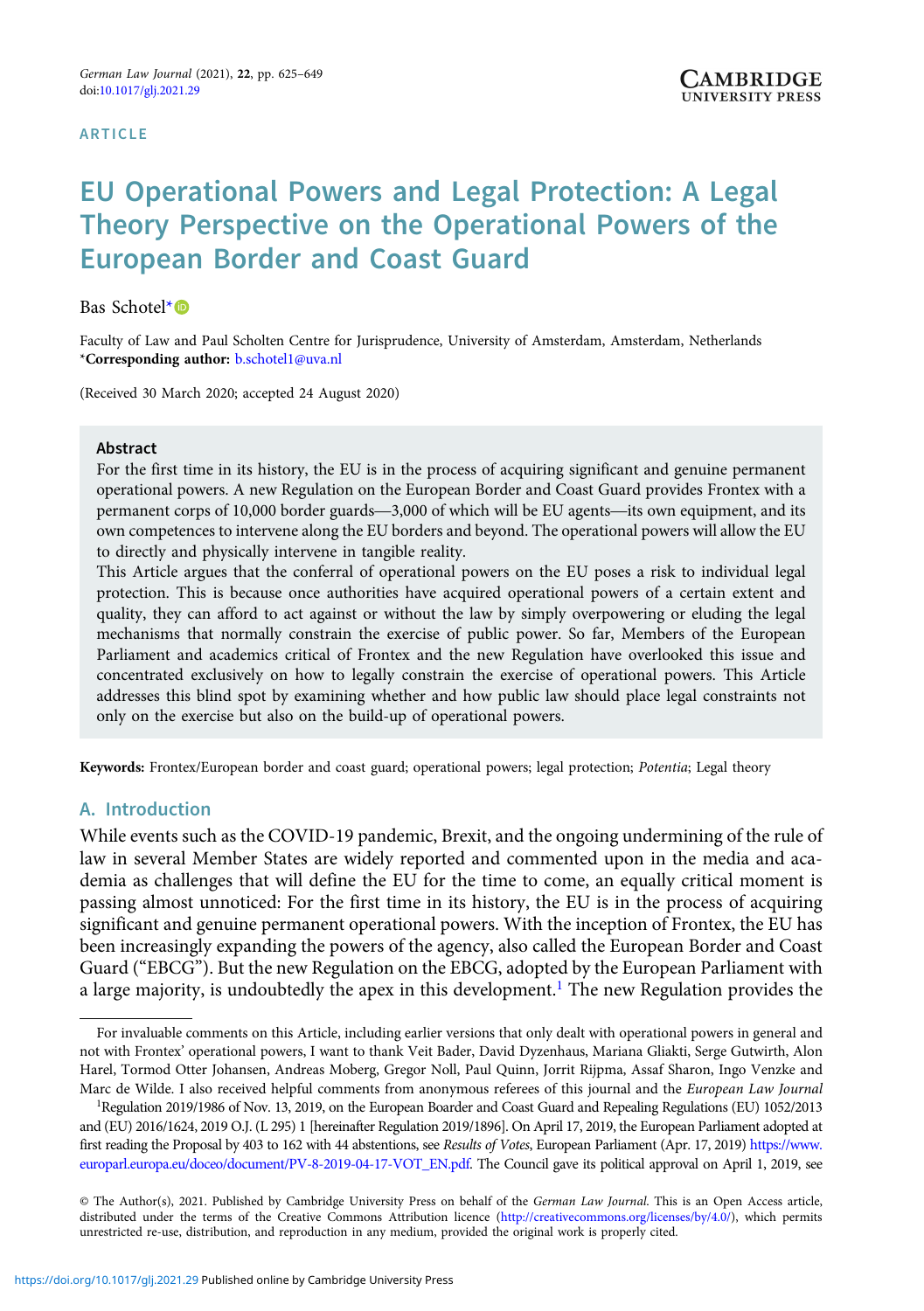EBCG with a permanent corps of 10,000 border guards, its own equipment, and its own competences to directly intervene along the borders of the EU and beyond.

This Article argues that the conferral of operational powers on the EU, namely the EBCG, poses a risk to individual legal protection. Operational powers are defined as the factual power to physically intervene in tangible reality. In the context of border control, this may include, among other things patrolling, making arrests, providing medical care, taking fingerprints, saving persons from drowning, pushing back a vessel, discharging a firearm, et cetera. Neither Members of Parliament<sup>2</sup> nor legal experts who are critical of the new Regulation, Frontex, and the EU border management in general, have identified the build-up of EU operational powers as a challenge to legal protection in and of itself. Certainly, since the inception of Frontex, experts in EU migration law have been concerned about the actual and potential unlawful use of powers by Frontex, including operational powers. They have accordingly proposed legal mechanisms that constrain the exercise of operational powers. Yet, their exclusive focus on the *exercise* of operational powers has left a blind spot. This Article claims that public law should not only constrain the exercise of operational powers, but also provide substantive legal norms constraining the *build-up* of operational powers. The reason for this is that once authorities have acquired operational powers of a certain extent and quality, they can afford to rule against or without the law by simply overpowering or eluding the legal mechanisms that normally constrain the exercise of public power.

To be clear, there are legal norms that govern the build-up of operational powers. The right of the legislature to approve the budget is probably the quintessential legal norm in this respect. But the existing legal norms are merely procedural. Today there are no legal norms that place substantive constraints on the build-up of operational powers in order to limit the inherent risk that operational powers pose to individual legal protection. This Article will argue that an adapted version of the precautionary test would be a promising candidate for such a substantive constraint. By the same token, this Article only calls for placing constraints on the build-up of operational powers. It does not argue for an outright ban on the conferral of operational powers on the EU, particularly the EBCG.

The Article starts with a description of operational powers as potentia in Section B, taking a cue from the political philosopher Michael Oakeshott and the public administration scholar Christopher Hood. Section C will show how, to date, the EU still lacks operational powers as potentia and how the new Regulation brings a true paradigm shift in this respect. It will also discuss how experts in EU migration law are critical about how the EBCG may exercise operational powers. Still they do not look at the build-up of operational powers. In Section D, I will explain why operational powers may compromise individual legal protection and that legal experts must also explore legal ways to constrain the build-up of operational powers. Section E highlights central aspects of Western legal thought in order to explain why, to date, legal experts have overlooked the build-up of operational powers. This section will also discuss several legal

<sup>2</sup>See Sitting of 2019-04-17, EUROPEAN PARLIAMENT (Apr. 17, 2019, 3:00pm) [http://www.europarl.europa.eu/ep-live/en/](http://www.europarl.europa.eu/ep-live/en/plenary/video?debate=1555506060624) [plenary/video?debate](http://www.europarl.europa.eu/ep-live/en/plenary/video?debate=1555506060624)=[1555506060624](http://www.europarl.europa.eu/ep-live/en/plenary/video?debate=1555506060624) (showing the oral interventions by MEPs voting against the new Regulation at the plenary session of April 17, 2019).

Council 8354/19 (Apr. 9, 2019) <https://data.consilium.europa.eu/doc/document/ST-8354-2019-INIT/en/pdf>. The adopted proposal was a slightly adapted version of the initial Commission proposal of September 2018, see Commission Proposal for a Regulation of the European Parliament and of the Council on the European Border and Coast Guard and repealing Council Joint Action n°98/700/JHA, Regulation (EU) n° 1052/2013 of the European Parliament and of the Council and Regulation (EU) n° 2016/1624 of the European Parliament and of the Council, COM (2018) 631 final (Sept. 12, 2018) [hereinafter Commission Proposal 2018]. Thus, the Regulation passed through the legislative process in record time and without resistance. For an immediate commentary on the day the European Parliament adopted the new Regulation, see Mariana Gkliati, The New European Border and Coast Guard: Do Increased Powers Come With Enhanced Accountability?, (Apr. 17, 2019), [http://eulawanalysis.blogspot.com/2019/04/the-new-european-border-and](http://eulawanalysis.blogspot.com/2019/04/the-new-european-border-and-coast-guard.html)[coast-guard.html.](http://eulawanalysis.blogspot.com/2019/04/the-new-european-border-and-coast-guard.html) For the commitment of the actual budget to build the standing corps, see European Commission Press Release, 2020 EU Budget: Council Supports Continued Focuse on Growth, Innovattion, Security and Migration (Sept. 3, 2019) [https://www.consilium.europa.eu/en/press/press-releases/2019/09/03/2020-eu-budget-council-supports-continued-focus-on-growth](https://www.consilium.europa.eu/en/press/press-releases/2019/09/03/2020-eu-budget-council-supports-continued-focus-on-growth-innovation-security-and-migration/)[innovation-security-and-migration/](https://www.consilium.europa.eu/en/press/press-releases/2019/09/03/2020-eu-budget-council-supports-continued-focus-on-growth-innovation-security-and-migration/). For the recruitment of their own border guards, see also FRONTEX, EUROPEAN BORDER AND COAST GUARD AGENCY, ("We are recruiting Frontex border guard."), <https://frontex.europa.eu/> (last visited Oct. 24, 2019).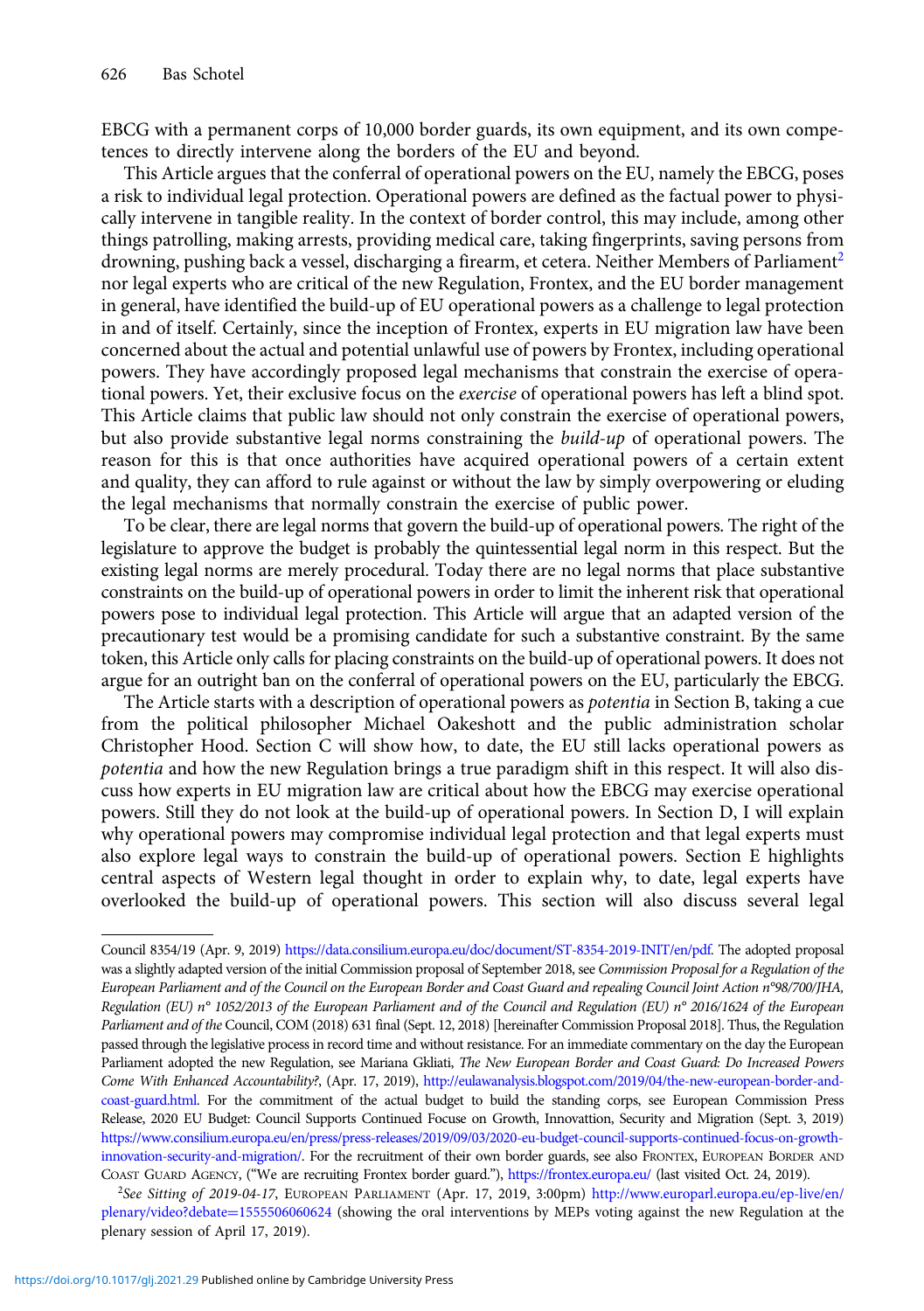arrangements from international and European law that may function as precursors to possible substantive legal constraints on the conferral of operational powers on the EBCG.

#### B. Operational Powers, Executive Powers, and Potentia

For this Article, I define operational power as the physical capacity to intervene directly in tangible reality. It is the power of public authorities to carry out physical activities other than legislating, deciding cases, or policy-making. I draw on Michael Oakeshott and Christopher Hood for this understanding of operational powers. In his lecture on the characteristics of the modern European state, Oakeshott uses the notion of potentia to capture "the actual physical power a modern government disposes [of]."<sup>3</sup> Oakeshott provides an illustrative list of items that are part of this physical power: Civil, police, and military personnel; records and card systems; passports and border controls; information channels; standardized language, maps, and time measures; telecommunication networks; effective tax collection, and so forth.<sup>4</sup> In short, Oakeshott refers to all the human resources, infrastructure, equipment, and information that allow states "to control men and things."<sup>5</sup> More analytically, the public administration scholar Hood, later together with Helen Margetts, distinguishes four tools that governments may use to pursue their policies: Nodality, authority, treasure, and organization.<sup>6</sup> Nodality refers to information and communication tools such as information about subjects, events and policies, public statements, information campaigns, non-mandatory recommendations, and propaganda. Treasure refers to the financial and monetary capacity.<sup>7</sup> Authority means legal power, for example, "the power officially to demand, forbid, guarantee, adjudicate." Finally, organization is the physical ability to act directly: "Organization denotes the possession of a stock of people with whatever skills they may have (soldiers, workers, bureaucrats), land, buildings, materials, computers and equipment, somehow arranged."<sup>8</sup> In this Article, I will concentrate on the physical aspects of potentia and organization —the corps of officials and infrastructure, including equipment. A crucial characteristic of operational powers as *potentia* and organization is that the operational capacity is fully and exclusively at the disposal of the public authorities.<sup>9</sup> For example, if an authority only has coordinating

<sup>8</sup>Oakeshott's potentia seems to include both nodality and treasure.

9 This distinguishes the late modern state from ancient régime princes whose officials were mostly only in theory agents of the prince but, in reality, acted independently from him. See Luca Mannori & Bernardo Sordi, Science of Administration and Administrative Law, in A TREATISE OF LEGAL PHILOSOPHY AND GENERAL JURISPRUDENCE. VOL. 9: A HISTORY OF THE PHILOSOPHY OF LAW IN THE CIVIL LAW WORLD 1600-1900 233–34 (Damiano Canale, Paolo Grossi & Hasso Hofmann eds., 2009).

<sup>&</sup>lt;sup>3</sup>See Michael Oakeshott, *The Character of a Modern European State, in* LECTURES IN THE HISTORY OF POLITICAL THOUGHT 369 (Luke Sullivan & Terry Nardin ed., 2006).

<sup>&</sup>lt;sup>4</sup>Id. at 369-71; Michael Oakeshott, On the Character of a Modern European State, in ON HUMAN CONDUCT 194-95 (Michael Oakeshott ed., 1975) (failing to call it potentia).

<sup>&</sup>lt;sup>5</sup>See Oakeshott, supra note 3, at 370.

<sup>6</sup> CHRISTOPHER HOOD & HELEN MARGETTS, THE TOOLS OF GOVERNMENT IN THE DIGITAL AGE 6 (Colin Fudge & Robin Hambleton eds., 2007). I want to thank Paul Quinn for pointing me towards the work of Hood.

<sup>7</sup> See also Terence Daintith, Legal Analysis of Economic Policy, 9 J. L. & SOC'Y 191, 211–17 (1982); Id. at 213: Force is seen as dangerous in itself, and the purpose of the constitutional requirement of legislative consent is to protect the subject against the oppressive ruler. Wealth, however, with the exception of its use to maintain armies, always the subject of a specially strict Parliamentary scrutiny, is seen as in principle benign, and the purpose of requiring legislative consent is not to protect the subject against its oppressive use but to protect the collective interests of the taxpaying public against its improvident use.

Hood's notion of treasure corresponds with what Daintith calls "dominium," which involves the deployment of wealth. Daintith calls "imperium" the deployment of public force or threat of force. Imperium partially corresponds with organization, potentia or operational powers because imperium is limited to coercive operational powers only. Though Daintith does not address operational powers sense large, coercive and non-coercive powers, he gives us a hint why the build-up of non-coercive operational powers have been overlooked by legal scholars—they are considered benign.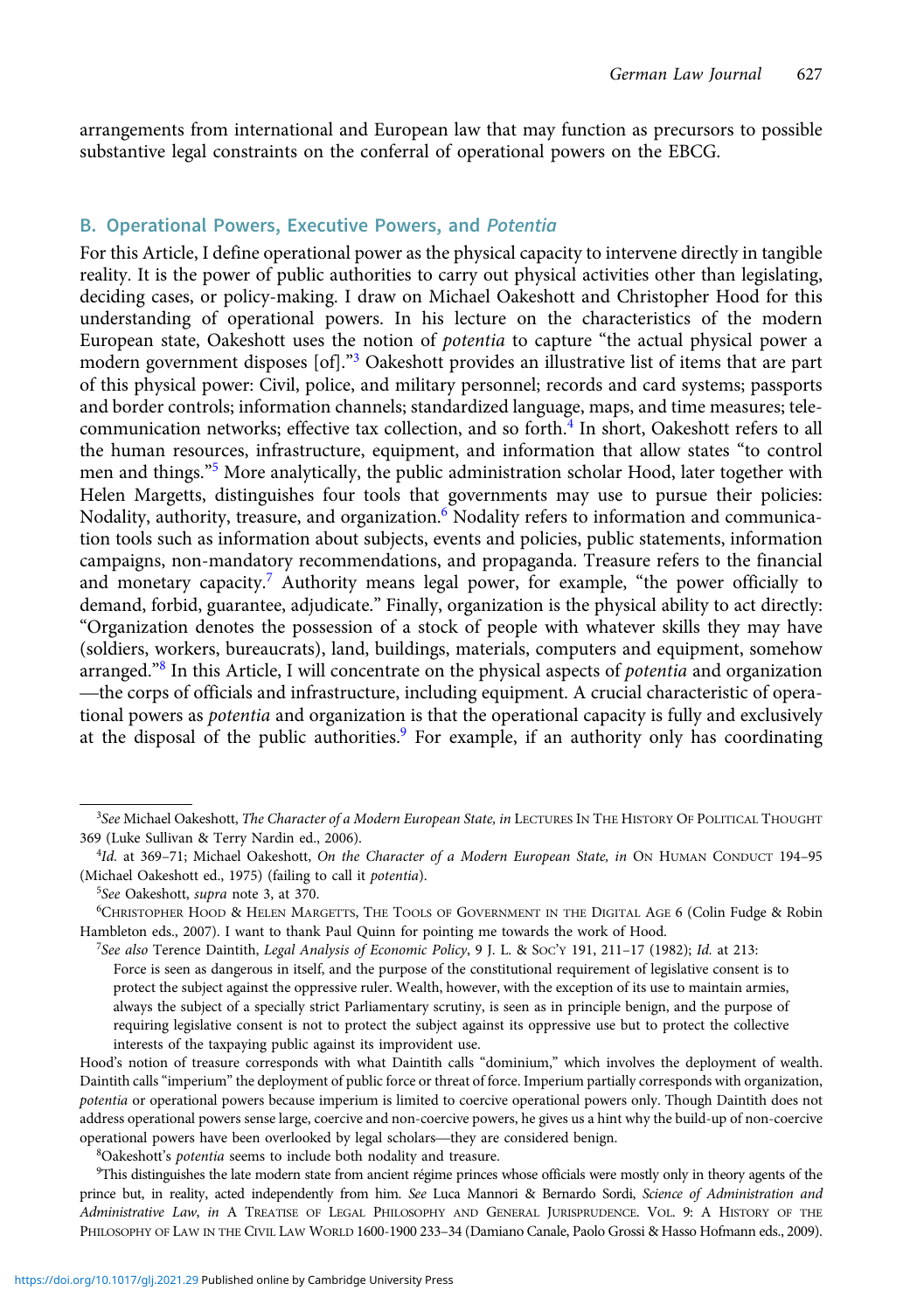powers but does not have its own corps of officials that can act physically, it lacks genuine operational powers for the purposes of this Article.

Both Hood and Oakeshott make clear that operational powers must be distinguished from legal powers. Hood contrasts organization with authority, while Oakeshott contrasts potentia with potestas. Operational powers are really about what Hohfeld called the "physical . . . capacity to do a thing," which he clearly distinguishes from legal powers.<sup>10</sup> Of course, operational powers and legal powers are connected. The build-up and exercise of operational powers must be authorized by and in compliance with the law. Yet, the nature of the two powers is categorically different, which is not merely relevant for analytical or conceptual reasons. In section D, I will argue that the physical or factual nature of potentia poses particular challenges to individual legal protection.

Operational powers include the powers to take coercive and intrusive actions, the so-called executive powers, typically associated with authorities acting *manu militari*. But operational powers are broader than executive powers as they include the capacity to physically act, whether coercive or not. Also, operational powers include equipment and infrastructure to be used for coercive and non-coercive purposes. Operational powers may be more limited than executive powers if one interprets executive powers in a very broad sense to include the excutive's special regulatory powers—such as the ability to declare a state of emergency. I interpret operational powers to be limited to the capacity to perform factual actions as opposed to legal acts.

Any policy area could serve as an example to illustrate the various manifestations of operational powers as potentia. For instance, in September 2015, in order to stop refugees from entering their territory, the Hungarian authorities adopted a new border policy.<sup>11</sup> The Hungarian authorities used their legal power to establish the new border regime by issuing legal directives, such as new laws criminalizing illegal border crossings and legal decisions rejecting individual asylum applications. Another crucial legal directive was the ability to declare a state of emergency along the border, thereby enabling the military to be mobilized. Apart from issuing legal directives, the new border regime was put in place by physical actions. Officials erected fences and ensured the physical closure of border crossings.<sup>12</sup> This capacity to *physically do things* constitutes operational powers as potentia. So having personnel that can erect the fence and patrol the borders is a crucial element of potentia. Once erected, the border fence itself becomes part of the infrastructure and, thus, an element of operational powers as potentia.

This Article concentrates on the *build-up* of operational powers. This refers to the process whereby actual physical capacity is put at the disposal of the authorities. It is often a complex legal process that includes the following steps: i) Assignment of tasks to an existing or a newly created public authority; ii) statement that the authority will have resources to perform its tasks; iii) allocation of budget to acquire resources; and iv) public procurement and recruitment. In this Article, I argue that this process of building up operational powers must be subject to legal constraints. I have in mind a special kind of legal constraint—namely legal standards that aim to limit or mitigate the risks that operational powers inherently pose to the protection of individuals. I propose that at the second and third steps, legislators create an adapted precautionary test mapping the risks for legal protection associated with the size and quality of the operational powers that the legislator wishes to allocate to the authorities.

To be clear, I do not suggest that there are no legal constraints already applicable to the buildup of operational powers. Of course, the process itself is subject to constitutional and administrative law. And not only procedural norms but also substantive legal norms are applicable. For example, the actual assignment of tasks to authorities must be in conformity with the law in

<sup>&</sup>lt;sup>10</sup>Wesley Hohfeld, Some Fundamental Legal Conceptions as Applied in Judicial Reasoning, 23 YALE L.J. 16, 24, 44 (1913). <sup>11</sup>Hungary: New Border Regime Threatens Asylum Seekers, HUMAN RIGHTS WATCH (Sept. 19, 2015), [https://www.hrw.org/](https://www.hrw.org/news/2015/09/19/hungary-new-border-regime-threatens-asylum-seekers) [news/2015/09/19/hungary-new-border-regime-threatens-asylum-seekers](https://www.hrw.org/news/2015/09/19/hungary-new-border-regime-threatens-asylum-seekers) (last visited May 8, 2021).

<sup>&</sup>lt;sup>12</sup>Patrick Kingsley, Refugees Scramble for Ways Into Europe as Hungary Seals Borders, THE GUARDIAN (Sept. 15, 2015), [https://](https://www.theguardian.com/world/2015/sep/15/refugees-scramble-fortress-europe-hungary-seals-borders) [www.theguardian.com/world/2015/sep/15/refugees-scramble-fortress-europe-hungary-seals-borders](https://www.theguardian.com/world/2015/sep/15/refugees-scramble-fortress-europe-hungary-seals-borders) (last visited May 8, 2021).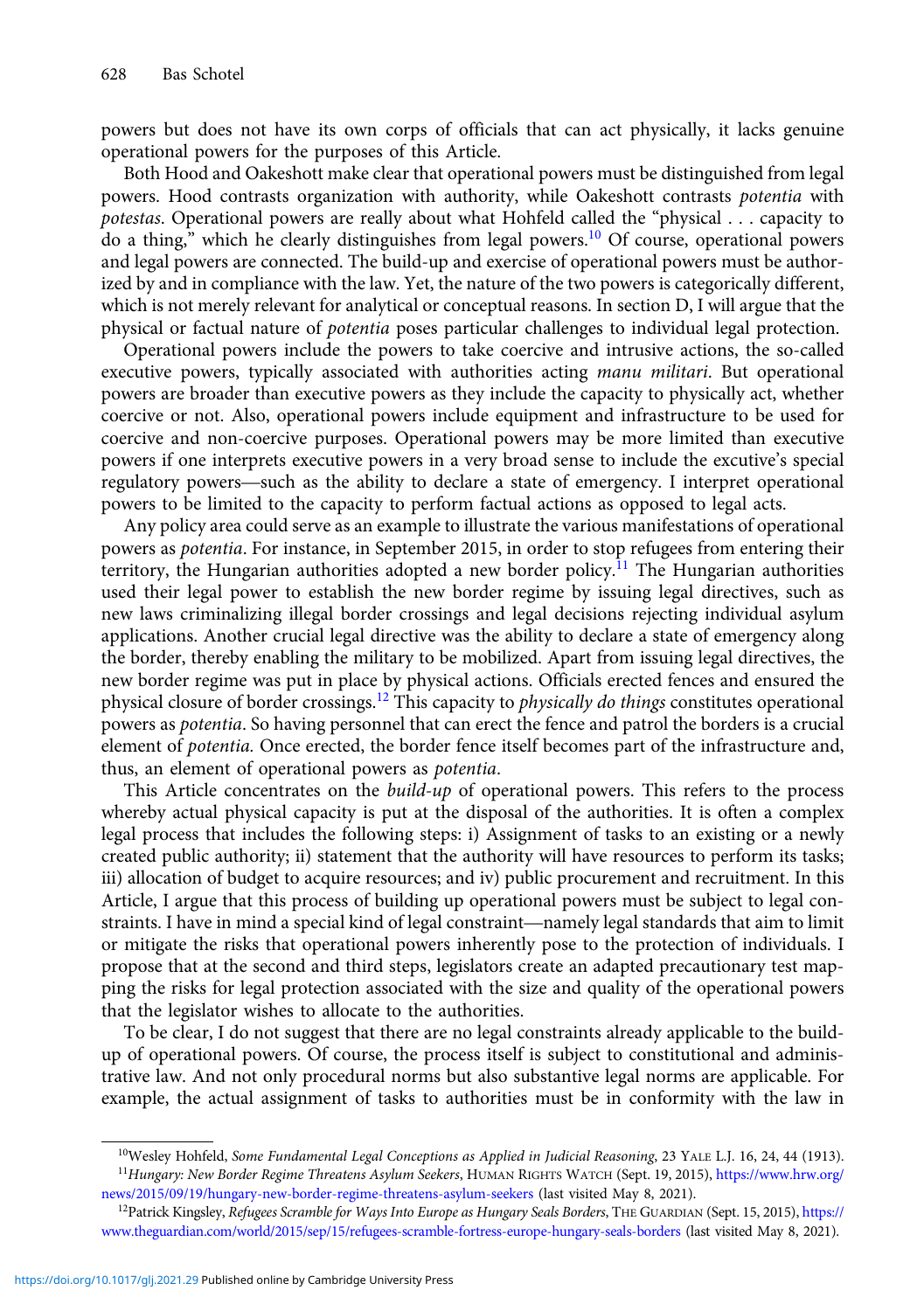general, including human rights. It will be unlawful to assign factual tasks that amount to human rights violations. Similarly, the allocation of actual operational powers—for example, personnel and equipment—must be in conformity with the law. In the context of the new EBCG Regulation, the EU legislature conducted the standard subsidiarity and proportionality tests and inserted a human rights paragraph in the explanatory memorandum. Yet, these existing legal constraints or procedures do not suffice for our purposes. First, the human rights paragraph is only a commitment to human rights. At best, it constitutes an assertion on behalf of the EU that the operational tasks assigned to the EBCG do not amount to human rights violations.<sup>13</sup> Second, the proportionality test only checks whether the powers granted to the EBCG are proportionate to the objectives of the Regulation.<sup>14</sup> The EU legislature did not conduct an assessment of the risks of abuse that are associated with the size and nature of the operational powers to be allocated. In other words, this Article distinguishes between the conferral of the legal *competence* to perform factual tasks and the conferral of the *factual capacity* to perform the tasks. Both steps are crucial, but legal scholars have focused exclusively on the conferral of the legal competence to perform factual acts and have left unattended the conferral of the factual capacity to do so.

This Article is prompted by the new EBCG Regulation and concentrates on the operational powers of the EU. The analyses in this Article may also apply to operational powers of the Member States. Yet, the supremacy of national parliaments in determining the size and quality of operational powers is so deeply engrained in the constitutional and political make-up of the Member States that any proposal to place legal constraints on the build-up of operational powers at the domestic level is simply unfeasible. By contrast, at the EU level, it is far from evident that the EU may acquire significant operational powers. That is precisely why the new Regulation may turn out to be such a historical moment for the EU. Neither is it evident that, contrary to national parliaments, the European Parliament should have an unfettered right to grant the EU operational powers. In effect, when the various media will pick up on the topic of the EU acquiring significant operational powers, we may expect strong resistance from various political forces within the Member States. To increase its legitimacy, the EU may even have a direct interest in imposing on itself legal constraints on the build-up of operational powers. In other words, while placing legal constraints on the build-up of operational powers at the domestic level is unfeasible, there is a clear window of opportunity to do so at the EU level.

#### C. EU Operational Powers and the EBCG

#### I. Operational Powers of the EU

At first glance, the EU has all four tools of government defined by Hood at its disposal. Its most prominent tool is undoubtedly authority. This authority encompasses secondary EU legislation such as Regulations and Directives as well as individual decisions by the EU Commission and agencies. Another key instrument of the EU's legal authority is the rulings by the Court of

<sup>&</sup>lt;sup>13</sup>Commission Proposal 2018, *supra* note 1, at 12 ("All activities of the European Border and Coast Guard, as regards both the European Border and Coast Guard Agency and the Member States' authorities competent for management of borders and return shall be carried out in full respect of fundamental rights as enshrined in the Charter.").

 $14$ Commission Proposal 2018, supra note 1, at 11 (emphases added):

The proposal is intended to respond to the new challenges and political realities faced by the Union, both as regards migration management and internal security. . . . It ensures that rules on integrated border management are fully and correctly implemented by Member States in line with one coherent multiannual strategic policy cycle, that appropriate action is taken to prevent crisis situations and to respond effectively at an early stage at the external borders if such a situation arises and it is only when the situation becomes more critical, that urgent action is taken at Union level for direct intervention on the ground. In view of its objectives and in accordance with the principle of proportionality, as set out in Article 5 of the Treaty on European Union, this Regulation does not go beyond what is necessary in order to achieve those objectives.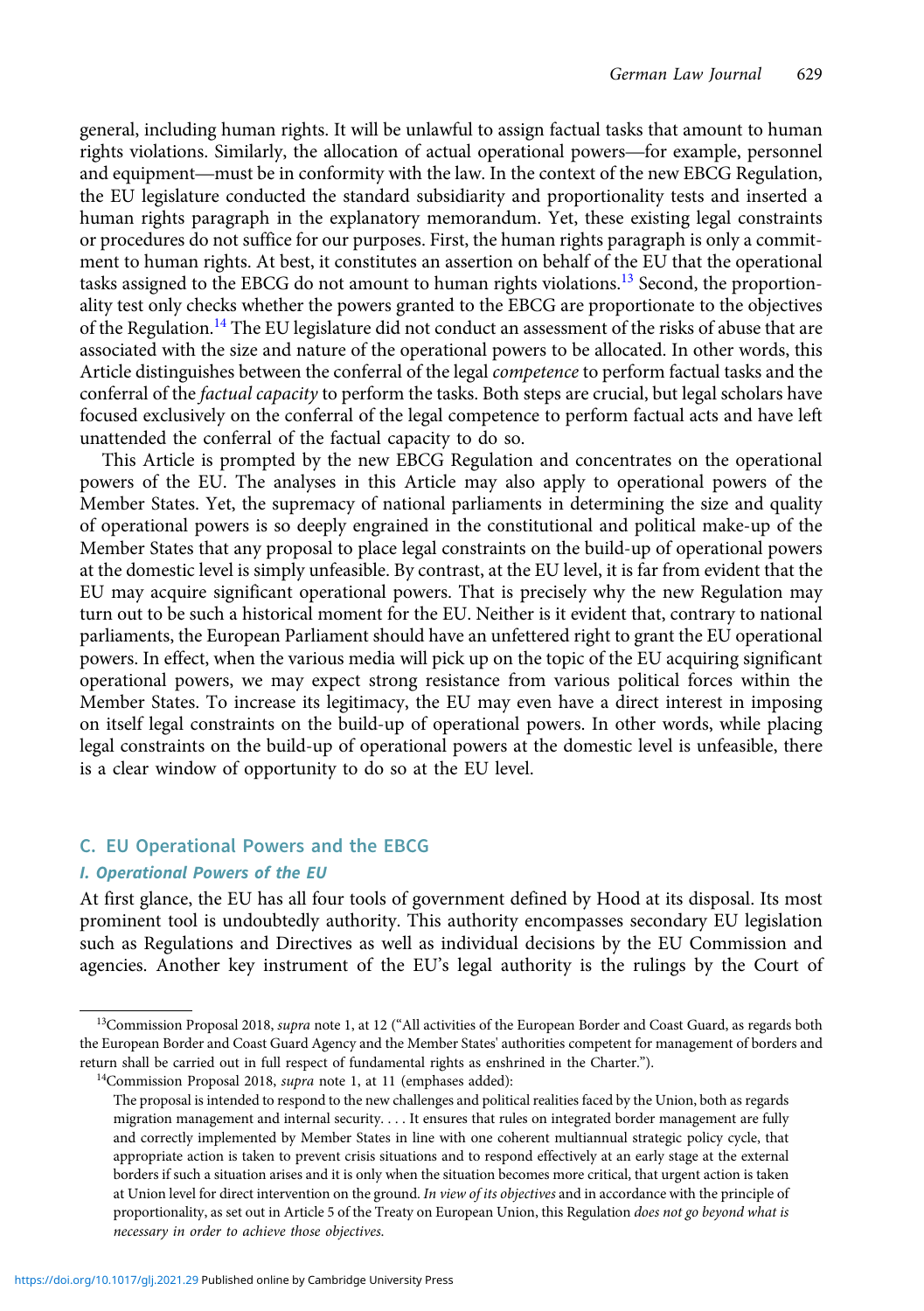Justice of the European Union ("CJEU"). Legal authority as the EU's most formidable tool of government corresponds with the picture of the EU as primarily a legal order and vehicle. Still, from its inception, treasure played a key role in the European project. Probably the largest use of treasure by the European Community ("EC") and EU in the last century was the distribution of subsidies for the Common Agricultural Policy.<sup>15</sup> Also, the allocation of Structural Funds to support the economic growth of particular regions and economic sectors within the Member States is an instance of treasure. In this century, an impressive display of treasure has been the European Central Bank's program of buying up bonds from commercial banks in order to lower overall interest rates, so-called quantitative easing. The ECB and the Commission used treasure in the context of the financial and Euro crisis when it borrowed money on the financial markets guaranteed by the EU budget in order to issue loans to the Member States in financial difficulty—especially under the European Financial Stability Mechanism.<sup>16</sup> Nodality, as in sending and collecting information, has been a key tool of government for the EU. The EU has a long tradition of setting up public information campaigns and specialized public relations offices. It established its own information collection capacity through the various specialized departments and agencies. It has its own statistics bureau, Eurostat, and it also runs its own databases, for example, Europol Information System, Schengen Information System, European Publication Server, and European Patent Register. In terms of organization, the EU tools are equally substantial. Apart from buildings and equipment, the EU has a corps of 55,000 permanent, trained, paid, and loyal civil servants at its disposal.<sup>17</sup>

Adding up all these tools of government, one may conclude that, similar to the modern European states as described by Oakeshott, the EU possesses potentia. Yet, one thing is missing in the EU context. The EU still lacks the physical ability to act directly. Of course, its own officials perform acts involving nodality, authority, and treasure. But when it comes to actual physical acts, especially those involving forms of coercion, the EU has to rely on the civil and military servants of the Member States.<sup>18</sup> The EU is not an administrative state performing tasks remotely like the administration of the Member States.<sup>19</sup> The EU by itself cannot act physically. Although the values and policy objectives make the EU a truly twentieth-century project, its central mode of governance throws it back to the ancien régime—a central authority completely dependent on the cooperation of local officials over whom it does not have direct and effective authority.<sup>20</sup>

#### II. Operational Powers of the EBCG

Ever since the management of the European borders became a matter of EU policy, the Commission envisaged a truly integrated European border management with a corps of EU border guards.<sup>21</sup> The Member States, however, refused the outright establishment of a genuine

<sup>&</sup>lt;sup>15</sup>See Fact Sheets on the European Union, EUROPEAN PARLIAMENT, [http://www.europarl.europa.eu/atyourservice/en/](http://www.europarl.europa.eu/atyourservice/en/displayFtu.html?ftuId=FTU_5.2.2.html) [displayFtu.html?ftuId](http://www.europarl.europa.eu/atyourservice/en/displayFtu.html?ftuId=FTU_5.2.2.html)=[FTU\\_5.2.2.html](http://www.europarl.europa.eu/atyourservice/en/displayFtu.html?ftuId=FTU_5.2.2.html) (last visited May 1, 2021).

<sup>&</sup>lt;sup>16</sup>See How Does the EU Finance its Financial Assistance?, EUROPEAN COMMISSION, [https://ec.europa.eu/info/business-economy](https://ec.europa.eu/info/business-economy-euro/economic-and-fiscal-policy-coordination/eu-financial-assistance/loan-programmes/how-commission-finances-eu-financial-assistance-programmes_en)[euro/economic-and-fiscal-policy-coordination/eu-financial-assistance/loan-programmes/how-commission-finances-eu-financial](https://ec.europa.eu/info/business-economy-euro/economic-and-fiscal-policy-coordination/eu-financial-assistance/loan-programmes/how-commission-finances-eu-financial-assistance-programmes_en)[assistance-programmes\\_en](https://ec.europa.eu/info/business-economy-euro/economic-and-fiscal-policy-coordination/eu-financial-assistance/loan-programmes/how-commission-finances-eu-financial-assistance-programmes_en) (last visited May 1, 2021).

<sup>&</sup>lt;sup>17</sup>EU Administration- Staff, Languages and Location, EUROPEAN UNION, [http://europa.eu/about-eu/facts-figures/](http://europa.eu/about-eu/facts-figures/administration/index_en.htm) [administration/index\\_en.htm](http://europa.eu/about-eu/facts-figures/administration/index_en.htm) (last visited May 1, 2021).

<sup>&</sup>lt;sup>18</sup>For example, the EU Aid Volunteers who make up the European Medical Corps are merely contractors and not considered to be EU staff. See Regulation 375/2014 of Apr. 3, 2014, Establishing the European Voluntary Humanitarian Aid Corps ('EU Aid Volunteers initiative'), 2014 O.J. (L 122), at arts. 14(5-6).

<sup>&</sup>lt;sup>19</sup>Some exceptions are the educational institutions run by teaching staff employed by the EU.

<sup>&</sup>lt;sup>20</sup>Sophie Robin-Olivier, The Evolution of Direct Effect in the EU: Stocktaking, Problems, Projections, 12 INT'L. J. CONST. L. 165, 187 (stating in effect, "EU law executive force is contingent on the situation of each national legal system.").

 $21$ Communication From the Commission to the Council and the European Parliament Towards Integrated Management of the External Borders of the Member States of the European Union, COM (2002) 233 final 22 (May 7, 2002). For a historical overview of the legal and institutional framework of the EU border policy and a description of the actual border operations, see Jorrit Rijpma, Frontex and the European System of Border Guards: The Future of EuropeanBorder Management, in THE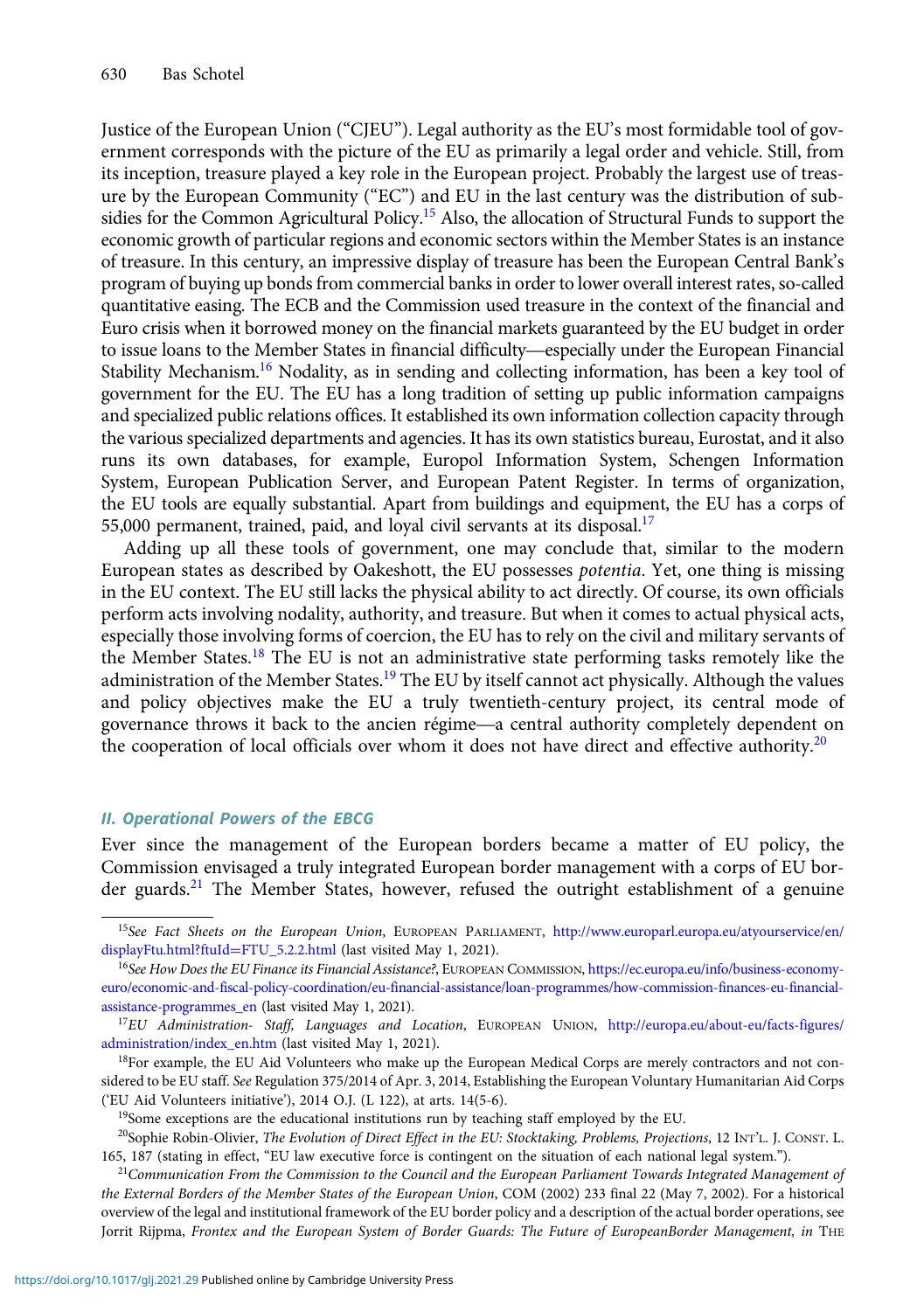European border guard because border control is perceived to be one of the few remaining competences expressing national sovereignty.<sup>22</sup> By the same token, the Member States did not oppose the gradual and continuous expansion of the agency's tasks, competences, and resources that stemmed from the establishment of Frontex in  $2004<sup>23</sup>$  The expansion of powers reached a new milestone with the 2016 Regulation transforming Frontex into the EBCG—hereafter the 2016 Regulation.<sup>24</sup> At its official launching event at the Kapitan Andreevo Border Checkpoint between Bulgaria and Turkey, the EBCG proudly presented its vehicles, equipment, and border guard teams. At the event, the Migration, Home Affairs, and Citizenship Commissioner Dimitris Avramopoulos announced: "From now onwards, the external EU border of one Member State is the external border of all Member States—both legally and operationally. In less than one year we have established a fully-fledged European Border and Coast Guard system."<sup>25</sup> Let us take a closer look at the powers so far granted to the EBCG and gauge whether it possesses operational powers as *potentia*. I will concentrate on the operational powers of the EBCG in terms of human resources, modes of deployment, and infrastructure.

The EBCG has seen an increase of its staff from forty-five in 2005 to 488 in 2017.<sup>26</sup> However, these staff members work mainly out of the Warsaw headquarters conducting analyses, making operational plans, and coordinating operations. The staff members are not factually executing the actual border operations. By contrast, the 2016 Regulation provided for a rapid reaction pool of 1,500 border guards at the disposal of the EBCG permanently.<sup>27</sup> Prior to this rapid reaction pool, Frontex worked with border guards that were assigned to specific operations by the Member States. The pool of 1,500 border guards is made available for deployment in operations that fall outside the normal annually planned operations to which the Member States contribute and assign border guards.<sup>28</sup>

Under the 2016 Regulation, the rapid reaction pool could be deployed in two scenarios: Rapid interventions and situations at the external borders requiring urgent actions. The rapid interventions are triggered by a Member State's request facing "a situation of specific and disproportionate challenges."<sup>29</sup> The 2016 Regulation envisaged two situations that may require urgent action. Either a Member State failed to implement the necessary measures ordered by the Agency following recommendations from the Agency in the context of a vulnerability assessment ensuring adequate border control.<sup>30</sup> Or a Member State was facing specific and disproportionate challenges at the external borders but failed to request support from the Agency—whether that be from the Agency's joint operation, rapid border intervention, or border management support teams.

EUROPEAN UNION AS AN AREA OF FREEDOM, SECURITY AND JUSTICE 217–28, 233–35 (Maria Fletcher, Ester Herlin-Karnell & Claudio Matera eds., 2017); Seline Trevisanut, Which Borders for the EU Immigration Policy? Yardsticks of International Protection for EU Joint Borders Management, in EU MIGRATION LAW: LEGAL COMPLEXITIES AND POLITICAL RATIONALES 106–22 (Loïc Azoulai & Karin de Vries eds., 2014).

<sup>&</sup>lt;sup>22</sup>Mariana Gkliati, The Next Phase of the European Border and Coast Guard: Towards Operational Effectiveness, EU LAW ANALYIS (Oct. 8, 2018), <http://eulawanalysis.blogspot.com/2018/10/the-next-phase-of-european-border-and.html> (last visited May 8, 2021).

 $^{23}$ Rijpma, supra note 21, at 220. For the remarkably swift legislative processes expanding the powers of Frontex, see also SERGIO CARRERA, STEVEN BLOCKMANS, JEAN-PIEREE CASSARINO, DANIEL GROS & ELSPETH GUILD, THE EUROPEAN BORDER AND COAST GUARD: ADDRESSING MIGRATION AND ASYLUM CHALLENGES IN THE MEDITERRANEAN? 43 (2017).

<sup>24</sup>Regulation 2016/1624 of Sept. 14, 2016, on the European Border and Coast Guard, and Amending Regulation (EU) 2016/ 399 of the European Parliament and of the Council and Repealing Regulation (EC) 863/2007 of the European Parliament and of the Council, Council Regulation (EC) 2007/2004 and Council Decision 2005/267, 2016 O.J. (L 251) 1 (EC) [hereinafter Regulation 2016/1624 or 2016 Regulation].

<sup>&</sup>lt;sup>25</sup>Press Release, European Commission, Securing Europe's External Borders: Launch of the European Border and Coast Guard Agency (Oct. 6, 2016), [http://europa.eu/rapid/press-release\\_IP-16-3281\\_en.htm](http://europa.eu/rapid/press-release_IP-16-3281_en.htm). (last visited May 8, 2021). <sup>26</sup>See Gliakti, supra note 22.

<sup>&</sup>lt;sup>27</sup>Regulation 2016/1624, *supra* note 24, at art. 20(5).

 $^{28}$ Id. at art. 20(4-5).

 $29$ Id. at art. 15(2).

<sup>30</sup>Id. at arts. 1, 6, 8, 19(1a).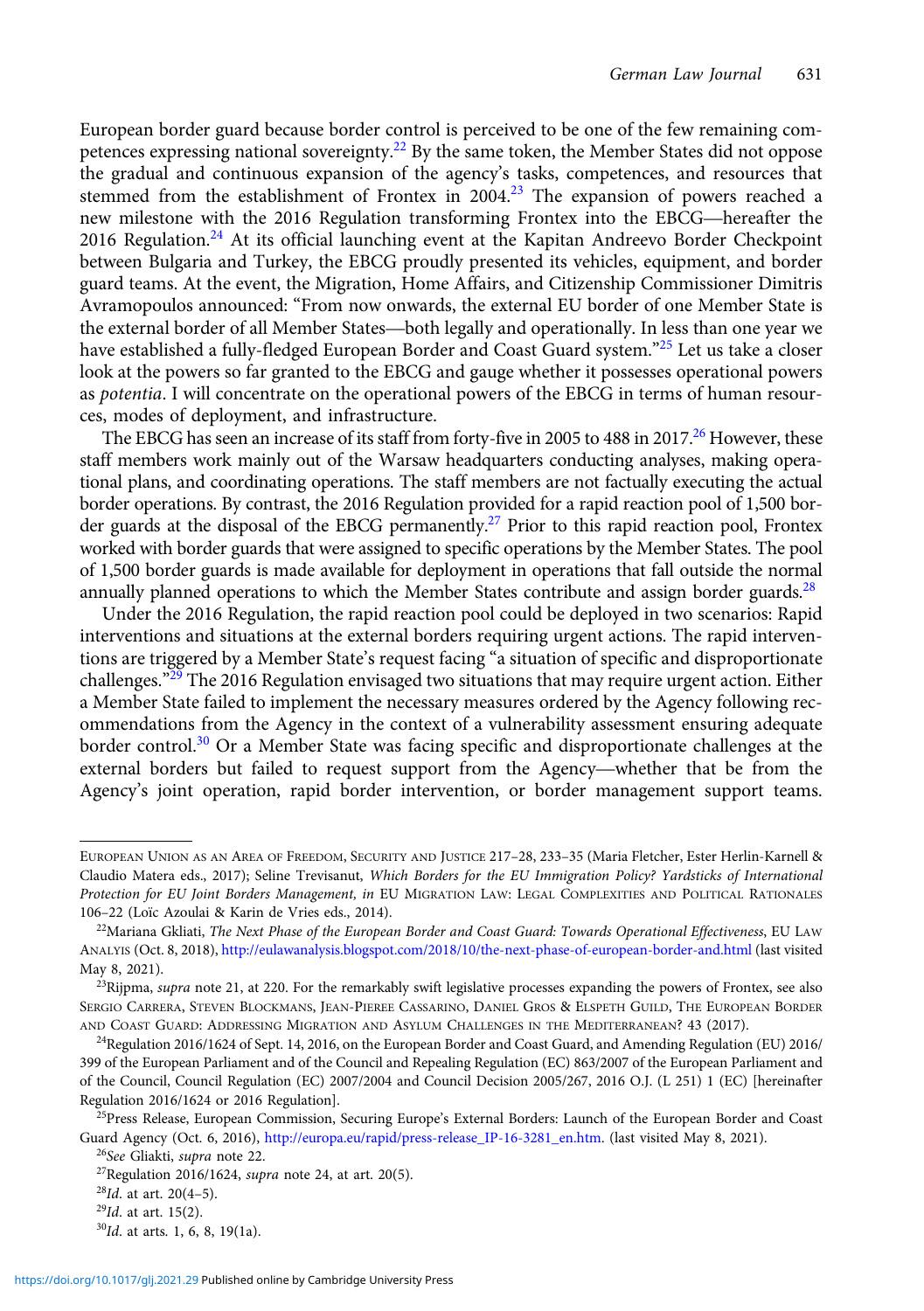Still, they failed to implement the actions required under such support operations.<sup>31</sup> In other words, the Member State failed to take the necessary steps to ensure adequate border controls. And thus, the EU had to step in.

When deployed in operations run by the EBCG, the border guards were authorized to perform all the operational and factual actions associated with border guard operations, including carrying service weapons, the use of force, and ultimately the use of service weapons and ammunition in the event of legitimate self-defense and the defense of team members.<sup>32</sup> Furthermore, the EBCG acquired its own equipment to be deployed during its operations.<sup>33</sup>

At first glance, under the 2016 Regulation, the EBCG acquired genuine operational power as potentia: The EBCG has border guards, equipment, and the competence to deploy them. In effect, according to the Commission, in September 2017, the EBCG deployed over 1,700 border guards and other staff at the EU's external borders. $34$  So it seems that the EU Commissioner was not exaggerating when referring to the EBCG as a fully-fledged border and coastguard system. Yet, upon closer scrutiny, the EBCG still lacked genuine operational powers as potentia. First, the border guards, including members of the rapid reaction pool, were not officials of the Agency. They were not hired and fired by the Agency, but rather seconded by the Member States. Most importantly, they were not under the authority or instructions of the Agency. The border guards could only act under instructions from, and as a general rule in the presence of, border guards of the host Member State.<sup>35</sup> Second, the EBCG could not deploy the border guards, not even the 1,500 from the rapid reaction pool, without the consent of the Member States. Even operations in the event of an urgent action depended on the consent of the Member State concerned. The urgent action was not ordered by the Agency or the Commission, but by the EU's political body, namely the Council. The Member State concerned still had a say in the Council and, with the help of political allies, could block the decision. Moreover, the actual implementation of an urgent action required an operational plan on which the Member State concerned must agree.<sup>36</sup> Therefore, without the consent of the Member State, the EBCG could not conduct operational actions. Finally, as to *potentia* in terms of infrastructure, although on paper the EBCG could acquire operational assets of its own, this has remained limited to a dedicated budget of  $\epsilon$ 40 Million for small and medium-sized equipment.<sup>37</sup>

While under the previous 2016 Regulations, the EBCG did not have true operational powers as potentia, this is completely changed with the new Regulation. In effect, one of the most spectacular aspects of the new Regulation is the standing corps of 10,000 border guards and operational staff.<sup>38</sup> The standing corps is made up of four categories of staff members: Staff members of the Agency itself, operational staff seconded by the Member States for a long term deployment, staff members provided by the Member States for a short-term deployment, and operational staff from the Member States for a Reserve for Rapid Reaction up to the year 2024.<sup>39</sup> The share of the

<sup>35</sup>Regulation 2016/1624, *supra* note 24, at arts. 21(1), 40(3).

 $31$ Id. at art. 19(1b).

<sup>&</sup>lt;sup>32</sup>These powers were already granted to the border guards under Regulation 863/2007, of the European Parliament and of the Council of 11 July, 2007, Establishing a Mechanism for the Creation of Rapid Border Intervention Teams and Amending Council Regulation 2007/2004 (EC) as regards that mechanism and regulating the tasks and powers of guest officers, 2007 O.J. (L 199) 31, art. 6 (EC); see Regulation 2016/1624, 2016 O.J. (L 251) 1, arts. 40(1), 40(5–7).

<sup>33</sup>Regulation 2016/1624, supra note 24, at art. 38(1).

<sup>&</sup>lt;sup>34</sup>Communication From the Commission to the European Parliament, the Council, the European Economic and Social Committee and the Committee of the Regions on the Delivery of the European Agenda on Migration, at 11, COM (2017) 558 final. (Sept. 27, 2017). It is not clear what part of those border guards were deployed from the rapid intervention pool.

<sup>36</sup>Id. at art. 19(4–5).

 $37$ Explanatory Memorandum, Commission Proposal 2018, supra note 1, at 15

 $38$ Regulation 2019/1896, supra note 1, at art. 54(1), annex I.

<sup>&</sup>lt;sup>39</sup>The Commission Proposal 2018 did not have a fourth category of border guards. Instead, it proposed a larger contingent of category 2 long-term secondment staff—namely 3,000 in 2027, see Commission Proposal 2018, supra note 1, at art. 55.1.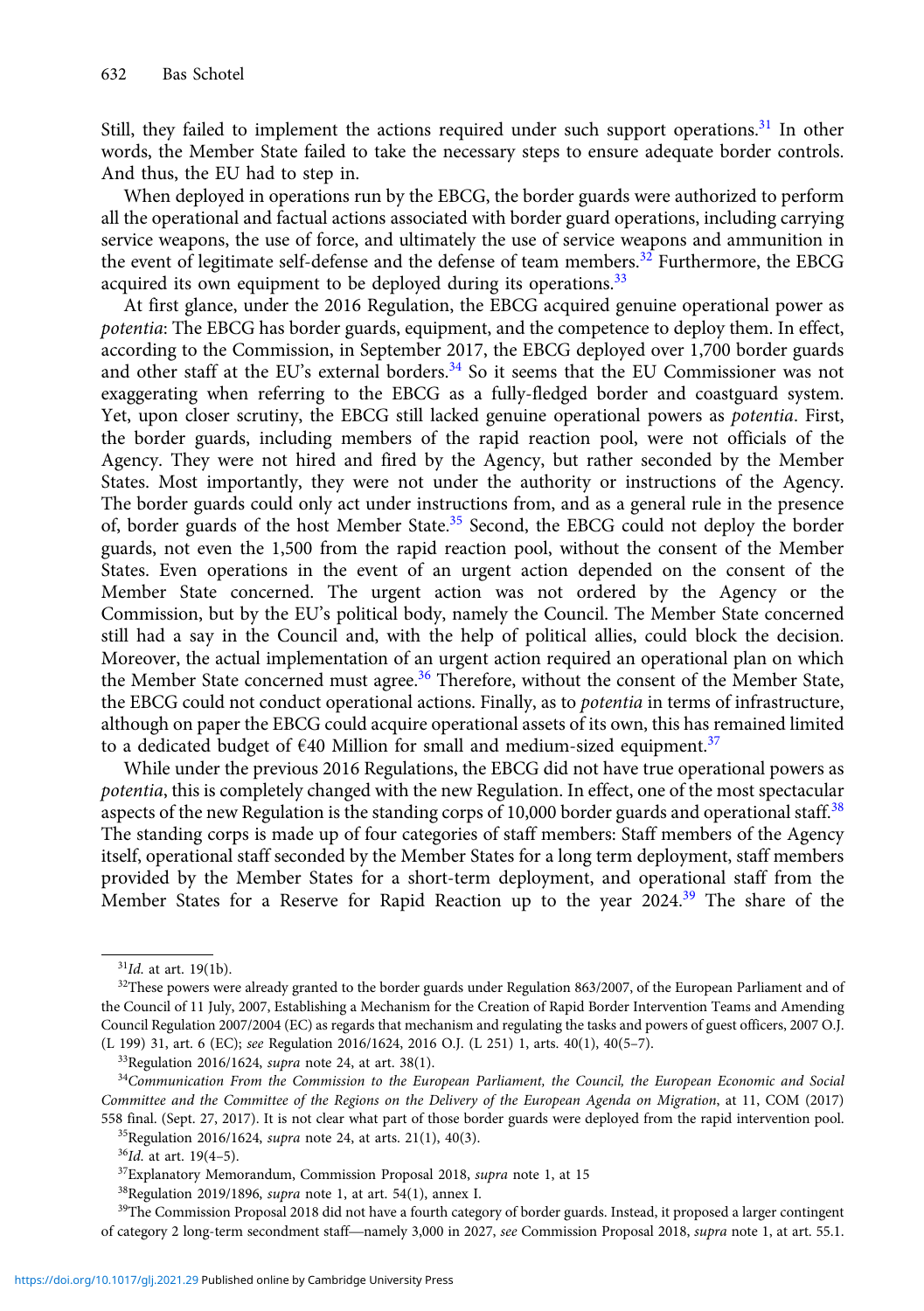Agency's officials will increase from 1,000 in 2021 to 3,000 in 2027.<sup>40</sup> The Agency's operational staff members will have the full status of EU officials governed by the EU Staff Regulations and Conditions of Employment.<sup>41</sup> The Agency's operational staff members will thus fall under the disciplinary authority of the EBCG and not under the authority of a Member State. Just like under the former 2016 Regulation, the new Regulation grants the operational staff full executive powers such as identity checks, taking fingerprints, patrolling, carrying and using firearms, and legal powers such as entry refusals and the issuing and refusing of visas at the border.<sup>42</sup>

Furthermore, whereas under the 2016 Regulation the rapid reaction pool is to be deployed only in exceptional unplanned operations, the point of the standing corps is to ensure the effective conduct of regular operations.<sup>43</sup> The standing corps is meant to address the structural understaffing of regular Frontex operations as Member States fail to contribute sufficient qualified operational staff to the EBCG. In other words, the new Regulation seeks permanent deployment of the Agency's own operational staff in regular operations that are initiated by the Member States, such as joint operations, rapid border interventions, and operational reinforcement.<sup>44</sup> Furthermore, similar to the previous Regulation, operations may be initiated by the Agency. When there is a situation requiring urgent actions, the standing corps may be deployed.<sup>45</sup> When such actions are taken, the concerned Member State must comply with the measures.<sup>46</sup> If not, the Council may trigger the procedure for reintroducing internal border control at the borders of the concerned Member State.<sup>47</sup> However, in line with the 2016 Regulation, a concerned Member State can still prevent the deployment of the standing corps because, under the new Regulation, it is not the Commission but the Council who decides to take urgent action. The Council, based on a proposal by the Commission and after consultation with the Agency, may decide to take urgent action.<sup>48</sup> At the level of the Council, the concerned Member State, or any other Member State, can block the decision to take urgent action. Thus, while under the new Regulation the EU has the power to deploy its own operational staff, it can only do so with the indirect consent of the Member States.

As opposed to the border guards that are provided and seconded by the Member States, the Agency's own border guards do not fall per se under the jurisdiction of a Member State. When the Agency's border guards act in their official capacity, they shall be immune from legal proceedings pursuant to Article 11 of the Protocol (No. 7) on the Privileges and Immunities of the European Union, following Article 96 of the new Regulation. The text of the new Regulation is confusing in this respect. Pursuant to Article 85 of the new Regulation, "statutory staff, shall be treated in the same way as officials of the host Member State with regard to any criminal offenses that might be committed against them or by them."<sup>49</sup> The former 2016 Regulation provided the same form of criminal liability for seconded personnel of Frontex. The difference is now Frontex also has its own statutory staff. So, at first glance, Frontex's border guards are not exempted from criminal

 $^{40}$ Regulation 2019/1896, supra note 1, at arts. 54(1), annex I.

<sup>&</sup>lt;sup>41</sup>Regulation 2019/1896, *supra* note 1, at arts. 54(1), 95(1).

 $42$ Contrary to the Commission Proposal 2018 under the new Regulation Agency staff will only carry and use weapons when the executive director provides them with the entitlement to do so. See Regulation 2019/1896, supra note 1, at arts. 54(3), 55(7), 82, & annex V.

<sup>&</sup>lt;sup>43</sup>Explanatory Memorandum, Commission Proposal 2018, *supra* note 1, at 3-5.

<sup>44</sup>Regulation 2019/1896, supra note 1, at arts. 36(2), 37, 40.

<sup>&</sup>lt;sup>45</sup>Id. at art. 42(3b).

 $46$ Id. at art.  $42(8)$ .

 $47$ Id. at art. 42(10); see also Schengen Borders Code, infra note 110 at art. 29.

<sup>48</sup>The Commission Proposal 2018 granted the authority to decide not to the Council, but to the Commission after consulting the Agency. In other words, the Commission Proposal gave the EU the power to deploy border guards without the indirect consent of a Member State concerned. The parliamentary Rapporteur curtly dismissed this proposition, see Plenary Sitting 12 February 2019, A8-0076/2019, EUR. PARL. DOC. (COM 063) final 238 (2019) [http://www.europarl.europa.eu/doceo/](http://www.europarl.europa.eu/doceo/document/A-8-2019-0076_EN.pdf) [document/A-8-2019-0076\\_EN.pdf](http://www.europarl.europa.eu/doceo/document/A-8-2019-0076_EN.pdf) ("The Rapporteur also considers that there is no reason to move away from the agreement reached with the Council EBCG 1.0 in 2016 on the situation at the external borders requiring urgent action."), at 238.

 $^{49}$ Regulation 2019/1896, *supra* note 1, at art. 85.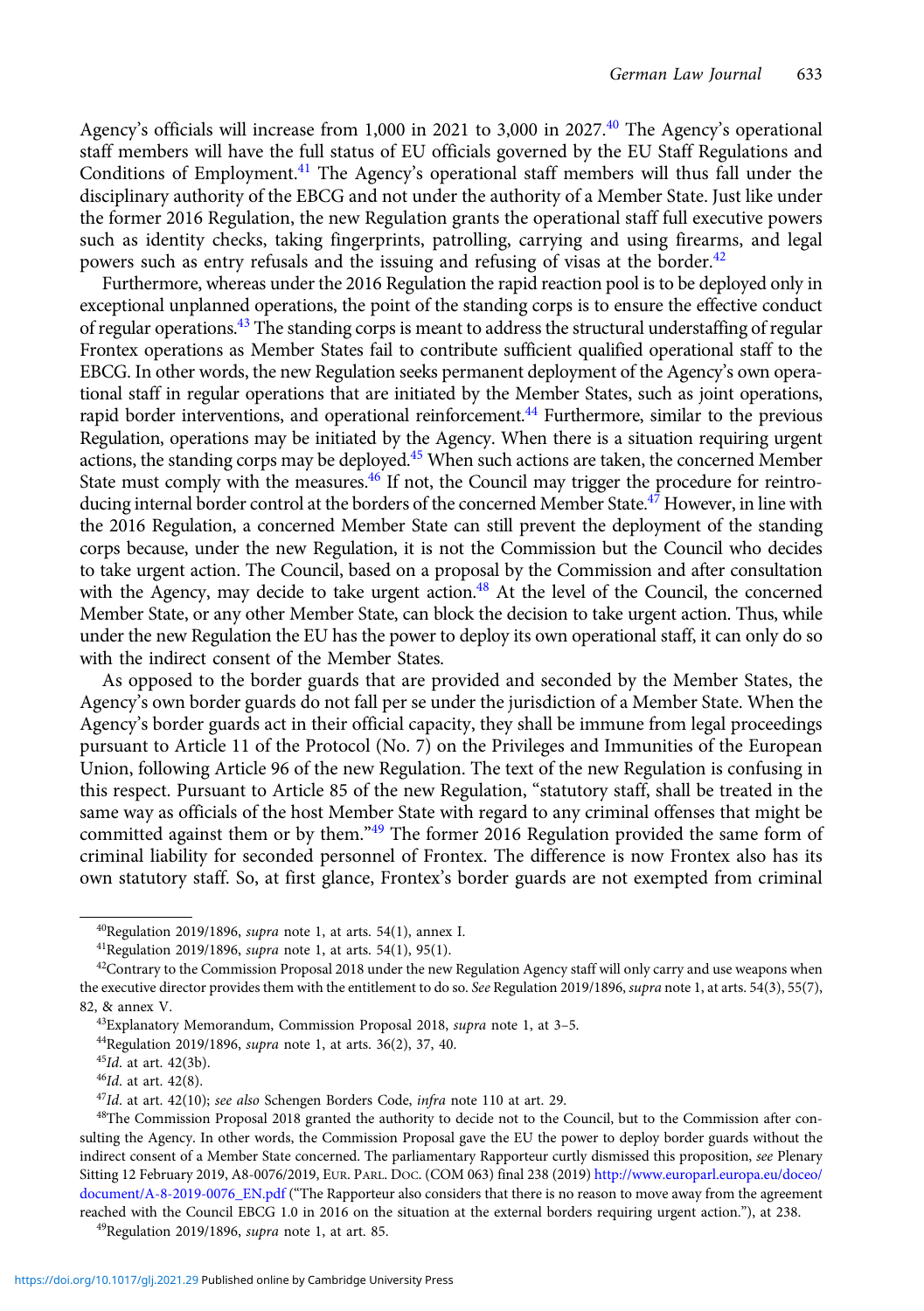liability. However, Article 85 states that the possible criminal liability of statutory staff is "without prejudice to Art. 95" of the new Regulation. The reference to Article 95 seems like a typographical error—instead of Article 95, it should read Article 96. Article 95 deals with the conditions of employment of statutory staff, which are a matter completely unrelated to the criminal liability of statutory staff as addressed in Article 85. By contrast, Article 96 makes Protocol No. 7 on the Privileges and Immunities of the European Union annexed to the Treaty on European Union ("TEU") and the Treaty on the Functioning of the European Union ("TFEU") applicable to the Frontex statutory staff. As a result, Frontex's statutory staff will benefit from the same immunities as EU servants and thus will "be immune from legal proceedings in respect of acts performed by them in their official capacity." According to Article 17 of the Protocol, this immunity is not absolute because the EU is required to waive the immunity wherever it considers such waiver not to be contrary to the interests of the Union.

How then should we read Article 85 of the new Regulation? To me, it seems that the immunity for criminal proceedings is the default for Frontex statutory staff. Whenever Frontex, or another competent EU institution, waives the immunity of a particular Frontex border guard, that border guard will be treated in the same way as officials of the host Member State. Thus, when the immunity of a Frontex border guard has been waived, the border guard can be prosecuted as if he were a border guard of the host Member State.

Finally, the new Regulation seeks to ensure that the EBCG acquires substantial operational assets of its own, allowing it to conduct operations without the need to rely too much on equipment and voluntary contributions from the Member States.<sup>50</sup> To this end, the new Regulation provides for a technical equipment pool and the obligation to establish a multiannual strategy for the build-up of the Agency's operational assets.<sup>51</sup> Also, the Agency's operational assets will include not only small and medium-sized equipment, but also major technical equipment such as aircraft, helicopters, and vessels.<sup>52</sup>

In short, for the first time in history, the new Regulation will grant the EBCG, and by extension the EU, genuine, substantial operational powers in terms of its own human resources, technical equipment, and competence to deploy the operational powers.<sup>53</sup>

#### III. The Views of Legal Experts on the EBCG Having Operational Powers

Legal experts have been critical of Frontex from its inception. Part of their concern is the way Frontex exercises its powers, including operational powers. Clearly, Frontex's operational powers are a matter of concern for legal experts, especially Frontex's capacity to prevent human rights violations.<sup>54</sup> There is, however, a blind spot in the otherwise invaluable critical observations by

<sup>50</sup>Explanatory Memorandum, Commission Proposal 2018, supra note 1, at 16.

<sup>51</sup>Regulation 2019/1896, supra note 1, at arts. 63, 64.

 $52$ Regulation 2019/1896, *supra* note 1, at art. 63(4).

<sup>53</sup>Still, the EU's operational powers will not be completely identical to the operational powers of modern European states as described by Oakeshott, as the EU still depends on the indirect consent of the Member States when deploying its own operational staff. But even under the Commission Proposal 2018, the Member State concerned could technically speaking still immobilize the EBCG's operations by refusing to cooperate. When the Commission decides to take urgent measures, the Agency and the Member State must draw up an operational plan. See Commission Proposal 2018, supra note 1, at art. 43(5). If the Member State does not cooperate, there will be no operational plan, which is the basis for any actual operation. Furthermore, the Member State concerned must issue instructions to the border guard teams in accordance with the operational plan. See Commission Proposal 2018, supra note 1, at art. 44(1). If the Member State concerned does not issue instructions, in accordance with the operational plan, then the Agency may terminate or suspend the operations. See Commission Proposal 2018, supra note 1, at arts. 44(3) & 47(3). But the Agency may not launch or continue an operation in lieu of the Member State concerned.

<sup>&</sup>lt;sup>54</sup>See e.g., Joint Briefing on the European Border and Coast Guard Regulation: International Commission of Jurists, ECRE and Amnesty International, [https://www.ecre.org/wp-content/uploads/2016/07/ECRE-Amnesty-ICJ-Joint-Briefing-on-the-](https://www.ecre.org/wp-content/uploads/2016/07/ECRE-Amnesty-ICJ-Joint-Briefing-on-the-European-Border-and-Coast-Guard-Regulation_April-2016.pdf)[European-Border-and-Coast-Guard-Regulation\\_April-2016.pdf](https://www.ecre.org/wp-content/uploads/2016/07/ECRE-Amnesty-ICJ-Joint-Briefing-on-the-European-Border-and-Coast-Guard-Regulation_April-2016.pdf) (last visited May 6, 2021).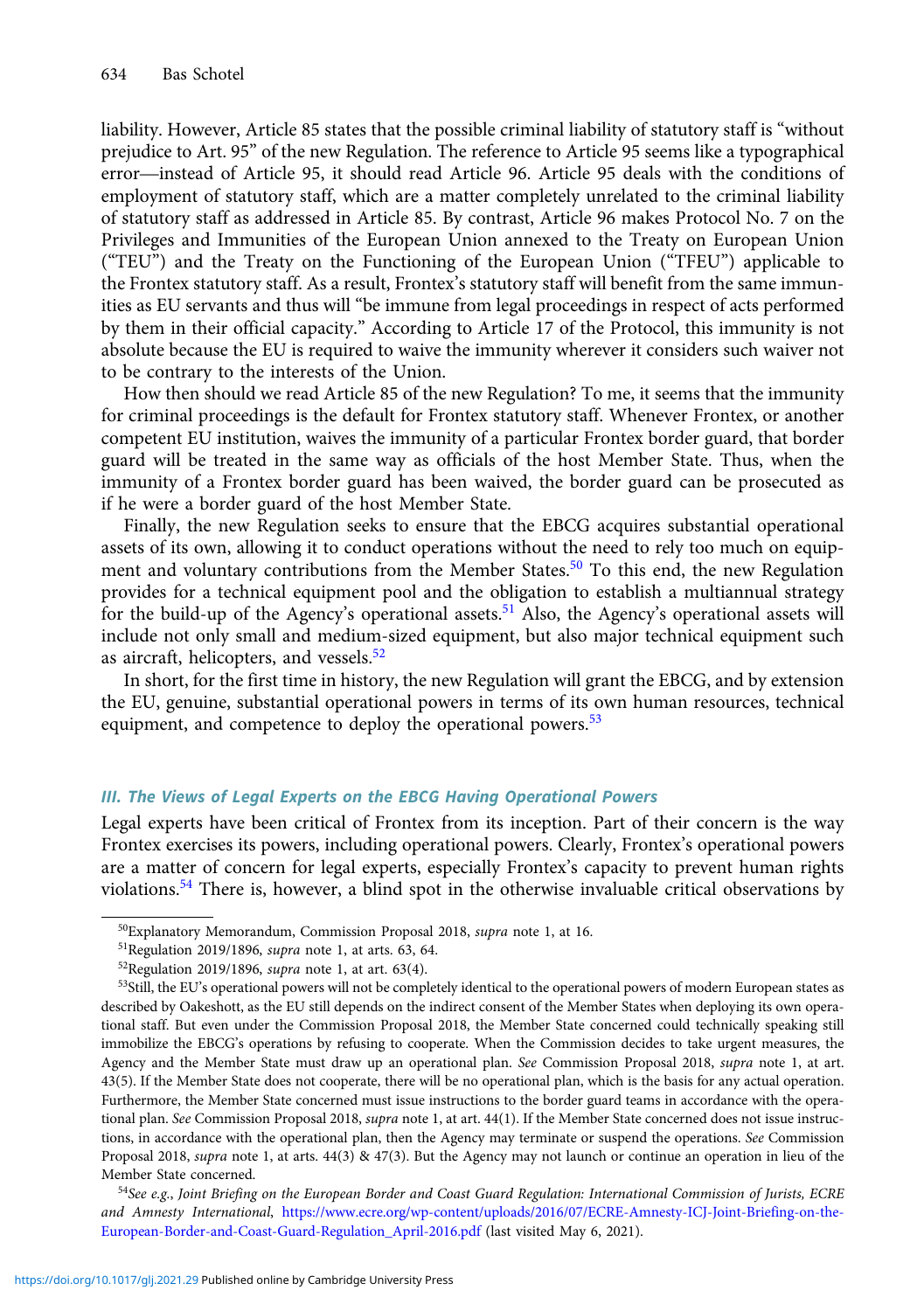legal experts. Legal experts concentrate on the exercise of operational powers, but not on the buildup of operational powers. In their analyses, the size and quality of the operational powers are not factors relevant for establishing the risk of abuse by Frontex. What matters to the legal experts is how Frontex exercises these powers and whether there are sufficient legal checks, ex-ante or expost, on this exercise. I share their concerns and support most of their solutions, but I find that due to the special nature of operational powers, legal constraints on the exercise of powers are simply not enough.<sup>55</sup> Let me briefly and schematically reiterate the central concerns of legal experts to clarify this blind spot in the current literature. When it comes to Frontex operations and Frontex having operational powers, experts have roughly three types of concerns: First, the conferral of executive powers on Frontex is unconstitutional; second, many Frontex operations are unlawful; and third, accountability for Frontex operations is lagging.

First, many have challenged the constitutionality of the conferral of executive powers to Frontex. The conferral of executive powers to the EBCG is not provided for in the European Treaties and does not follow clearly from any implied powers.<sup>56</sup> The constitutional objection against Frontex having operational powers is not so much based on the particular nature of operational powers. It is instead because treaties have not provided for the conferral of such powers.<sup>57</sup> In other words, the critique is not about the risk of abuse inherently associated with operational powers.

Second, parts of Frontex operations in and of themselves violate existing international law, human rights law, and EU law. For example, extra-territorial pre-entry controls and maritime interdictions may violate the prohibition on non-refoulement, the right to leave one's country, and the duty to process and scrutinize claims for international protection.<sup>58</sup> Accordingly, important elements of EU border policies, rules, and operations should be adapted or even abandoned.<sup>59</sup> This critique is not directed at the special nature of operational powers, but at the nature of certain tasks and operations. In other words, the concern is not about possible abuses because Frontex has operational powers, but rather that certain operations constitute abuses. The solution is, therefore, not constraining the operational powers but simply abandoning such operations.

Third, legal experts criticize the lack of adequate accountability mechanisms putting checks on Frontex operations. One reason for the lack of accountability was the fact that under the previous Regulations, it was not a settled matter for the EU that Frontex operations may trigger its liability, precisely because Frontex lacked operational powers of its own and merely coordinated operations under the responsibility of the Member States or Third Countries.<sup>60</sup> By contrast, the new Regulation allows Frontex to have its own border guards, thereforebecoming directly legally

<sup>55</sup>See infra Section D.

<sup>&</sup>lt;sup>56</sup>Francesca Ferraro & Emelio De Capitani, The New European Border and Coast Guard: Yet Another "Half Way" EU Reform?, 17 EUROPÄISCHE RECHTSAKADEMIE F. 385, 390-91 (2016); Rijpma, supra note 21, at 237-39; CARRERA ET AL., supra note 23, at 57; Herbert Rosenfeldt, Establishing the European Border and Coast Guard: All-New or Frontex Reloaded?, EU LAW ANALYSIS (Oct. 16, 2016), <http://eulawanalysis.blogspot.com/2016/10/establishing-european-border-and-coast.html>.

 $57$ The constitutional critique appears as a marginal and purely academic concern that will not lead to any cases seeking the invalidation of the new Regulation. Even experts advancing the constitutional argument concentrate most of their efforts on discussing substantive issues.

<sup>58</sup>VIOLETA MORENO-LAX, ACCESSING ASYLUM IN EUROPE. EXTRATERRITORIAL BORDER CONTROLS UNDER REFUGEE RIGHTS AND EU LAW Part I (2017).

<sup>59</sup>Id. at 477–78.

 $60$ In the absence of direct executive powers, the liability of Frontex for human rights violations may be constructed through Frontex acting in association with Member States that violate positive human rights obligations. See generally MELANIE FINK, FRONTEX AND HUMAN RIGHTS: RESPONSIBILITY IN 'MULTI-ACTOR SITUATIONS' UNDER THE ECHR AND EU PUBLIC LIABILITY LAW (2018); MELANIE FINK, A "Blind Spot" in the Framework of International Responsibility? Third Party Responsibility for Human Rights Violations: The Case of Frontex, in HUMAN RIGHTS AND THE DARK SIDE OF GLOBALISATION: TRANSNATIONAL LAW ENFORCEMENT 272–93 (Thomas Gammeltoft-Hansen & Jens Vedsted-Hansen eds., 2017); MAÏTÉ FERNANDEZ, The EU External Borders Policy and Frontex-Coordinated Operations at Sea: Who is in Charge?, in BOAT REFUGEES AND MIGRANTS AT SEA: A COMPREHENSIVE APPROACH. INTEGRATING MARITIME SECURITY WITH HUMAN RIGHTS 381 (Violeta Moreno-Lax & Efthymios Papastavridis eds., 2016); ROBERTA MUNGIANU, FRONTEX AND NON-REFOULEMENT: THE INTERNATIONAL RESPONSIBILITY OF THE EU Ch. 8 (2016).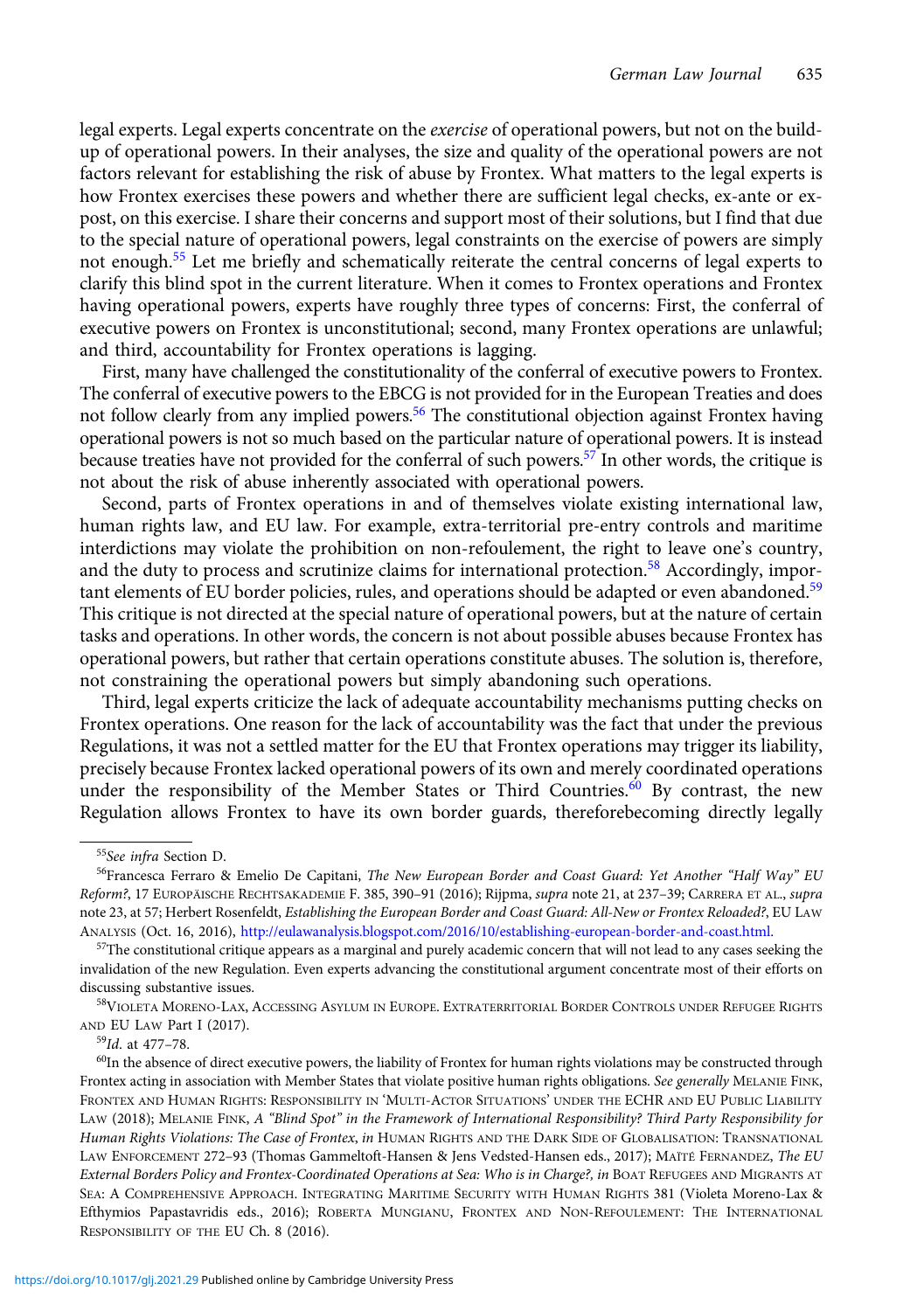responsible for the EU border operations bringing "clarity to the legal twilight within which Frontex currently operates.<sup>"61</sup> Of course, this clarity does not mean that the actual procedures and mechanisms in place to monitor, establish, and enforce liability are adequate. For example, under the new Regulation, individual complaint mechanisms and the monitoring powers of the EBCG's own Fundamental Rights Officer ("FRO") are inadequate in terms of the processes, impartiality, and resources of the FRO. $^{62}$  Accordingly, experts propose, inter alia, imposing an EU monitor under the auspices of the EU Ombudsman to "regularly monitor the conditions under which the border operations take place.<sup>"63</sup> To increase accountability, experts also call for more transparency from Frontex even during the planning of operations.<sup>64</sup> Furthermore, the mechanism of immunity for individual EBCG border guards under the new Regulation is perceived to be highly problematic from a rule of law perspective.<sup>65</sup> It should be clear that these critical observations and proposals are not aimed at the build-up of operational powers. They do not identify operational powers as posing a risk of abuse of powers in and of themselves. The focus is on the exercise of operational powers and on accountability mechanisms that can put checks on the exercise of operational powers.

Interestingly, when legal experts directly consider the merits of the EBCG having operational powers, many are rather positive. The main reason for this is that they expect the EBCG to do a better job of safeguarding the fundamental rights of migrants during border operations than the border agencies of the individual Member States.<sup>66</sup> Furthermore, legal experts do not contest the EU's basic assumption that a centralized and fully integrated EU border guard with genuine operational powers will enable the EU to execute border policies more effectively and vigorously than the current fragmented cooperation model of national border agencies, which have varying willingness and capacity to contribute to and participate in border operations.<sup>67</sup> I think the experts are right to point out the protective potential of an EU border guard with genuine operational powers. Again, this Article is not an argument against operational powers. But the general picture that emerges from the literature is too one-sided—operational powers are potentially salutary, provided that Frontex implements the ex-post and ex-ante accountability checks on the exercise of these operational powers.

I have found only oblique references to some awareness that the size and quality of operational powers matter in and of themselves. For example, legal experts advocate that the EU border guard should be of a predominantly civilian nature, rather than military. This view relies on the insight

 ${}^{61}$ Rijpma, *supra* note 21, at 239.

 $62$ Ferraro & De Capitani, supra note 56, at 39–96; Jorrit Rijpma, The Proposal for a European Border and Coast Guard: Evolution or Revolution in External Border Management?, in STUDY FOR THE LIBE COMMITTEE 30–31 (2016); Rosenfeldt, supra note 56, at 6; David Fernández-Rojo, The European Border and Coast Guard: Towards the Centralization of the External Border Management?, BLOGACTIVE (Feb. 7, 2017), [https://eutarn.blogactiv.eu/2017/02/07/the-european-border](https://eutarn.blogactiv.eu/2017/02/07/the-european-border-and-coast-guard-towards-the-centralization-of-the-external-border-management/)[and-coast-guard-towards-the-centralization-of-the-external-border-management/](https://eutarn.blogactiv.eu/2017/02/07/the-european-border-and-coast-guard-towards-the-centralization-of-the-external-border-management/).

 $63$ CARRERA ET AL., supra note 23, at 58 (referring to Peter Hobbing, The Management of the EU's External Borders: From the Customs Union to Frontex and E-borders, in THE AREA OF FREEDOM SECURITY AND JUSTICE TEN YEARS ON: SUCCESSES AND FUTURE CHALLENGES UNDER THE STOCKHOLM PROGRAMME 63–72 (Elspeth Guild, Sergio Carrera & Alejandro Eggenschwiler eds., 2010)).

<sup>64</sup>MUNGIANU, supra note 60, at 230.

<sup>&</sup>lt;sup>65</sup>Meijers Committee, CM1817 Comments on the Draft for a New Regulation on a European Border and Coast Guard, COM (2018) 631 final and the Amended Proposal for a Regulation on a European Union Asylum Agency, COM (2018) 633 final, at comt. no. 5 (Nov. 27, 2018), [https://www.commissie-meijers.nl/sites/all/files/cm1817\\_note\\_ebcg\\_and\\_euaa.pdf](https://www.commissie-meijers.nl/sites/all/files/cm1817_note_ebcg_and_euaa.pdf).

<sup>66</sup>CARRERA ET AL., supra note 23, at 48, 56; Cf. A Reinforced Frontex Agency EUTurns a Deaf Ear to NGO's Warnings, PROGRESS LAWYERS NETWORK (Sept. 22, 2016), [https://www.progresslaw.net/assets/files/In-de-pers/](https://www.progresslaw.net/assets/files/In-de-pers/20160927101302RQZU.pdf) [20160927101302RQZU.pdf](https://www.progresslaw.net/assets/files/In-de-pers/20160927101302RQZU.pdf) (stating activist lawyers warned that more powers to Frontex only means more powers to continue the human rights violations taking place during Frontex operations).

<sup>&</sup>lt;sup>67</sup>Philippe De Bruycker, The European Border and Coast Guard: A New Model Built on an Old Logic, 1 EUR. PAPERS 559, 568 (2016).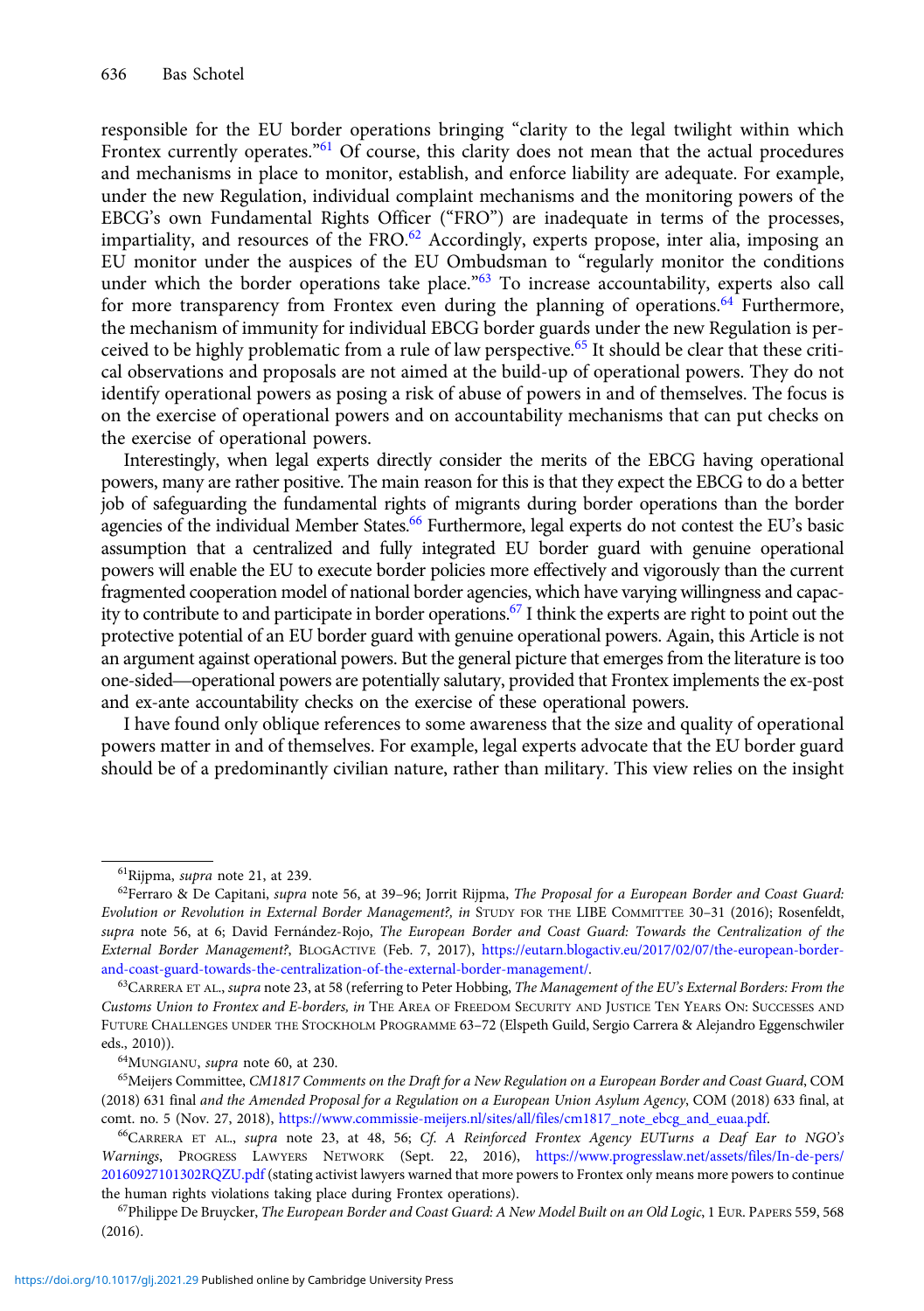that, by its very nature, a civilian agency is better equipped to conduct operations involving civilian migrants while respecting fundamental rights and the rule of law than a military agency.<sup>68</sup>

Similarly, legal experts criticize the deployment of border guards in hot spots. They argue this puts undue focus on border control at the expense of providing international protection.<sup>69</sup> This criticism shows that legal experts are aware of the fact that the nature or type of operational powers conferred on the EBCG matters.

Also, the constitutional objection against a conferral of executive powers on the EBCG relies on a distinction between regulatory and executive powers. The exercise of regulatory powers is more susceptible to judicial review by a court, in this case the CJEU, than the exercise of executive powers. The latter are "factual rather than legal and involve a level of discretion that is difficult to regulate."<sup>70</sup> As a result, "(j)udicial review [by the CJEU] would not be available for purely factual actions during border checks and surveillance, although the possibility of an action for damages would be open" when the factual actions violate European law.<sup>71</sup> Arguably, and considering the Meroni doctrine, this impossibility of judicial review by the CJEU makes the conferral of operational powers on the EBCG unconstitutional. There is thus a difference between legal powers and factual powers in terms of being susceptible to effective judicial review and legal protection. Accordingly, factual actions require extensive and precise regulation for a court to conduct a full judicial review. I do not think that the difference between factual actions and legal acts lies in the level of discretion involved. Rather, as I will argue in the next section, it is the physical and concrete nature of factual actions and operational powers that enable authorities to sometimes simply overpower, or elude, normal legal mechanisms offering ex-ante legal protection. That is why legal experts must also concentrate on legal standards constraining the build-up of operational powers.

#### D. Legal Protection and Operational Powers

Legal experts commenting on the EBCG concentrate on legal mechanisms that can constrain the possible unlawful exercise of the EBCG's operational powers. But the central claim of this Article is that these legal constraints on the *exercise* of operational powers are not enough. There should also be constraints on the build-up of operational powers. This section discusses three reasons why there should be legal constraints on the build-up of operational powers. First, the law can constrain the exercise of public powers to the extent that authorities are interested in governing through law. Legal norms are good at constraining the exercise of legal powers but are less powerful against the exercise of operational powers. Second, operational powers of a certain size and quality enable authorities to overpower or even elude the legal mechanisms that normally protect individuals against the unlawful exercise of operating powers. Third, operational powers, once built up, cannot be easily unwound or undone. Although operational powers are created by the law, namely via the right of budget, the law cannot make them disappear. Existing operational powers tend to be resilient.

#### I. "Law Constrains Law"

The law is good at constraining authorities to the extent that authorities use and need the law to govern. This connects to the idea that the rule of law at least requires authorities to rule through law.<sup>72</sup> Also, the law-like character of a measure taken by authorities is determined by the extent to

<sup>&</sup>lt;sup>68</sup>CARRERA ET. AL, supra note 23, at 56–58 (quoting Sergio Carrera, Towards a Common European Border Service, CEPS WORKING DOCUMENT No. 311 (2010)).

<sup>69</sup>Rijpma, supra note 62, at 19.

 $70$ Id. at 239.

 $71$ Id.

<sup>&</sup>lt;sup>72</sup>Neil Walker, The Rule of Law and the EU: Necessity's Mixed Virtue, in RELOCATING THE RULE OF LAW 122 (Gianluigi Palombella & Neil Walker eds., 2009) ("The rule of law clearly places a high priority on rule through the modality of law, as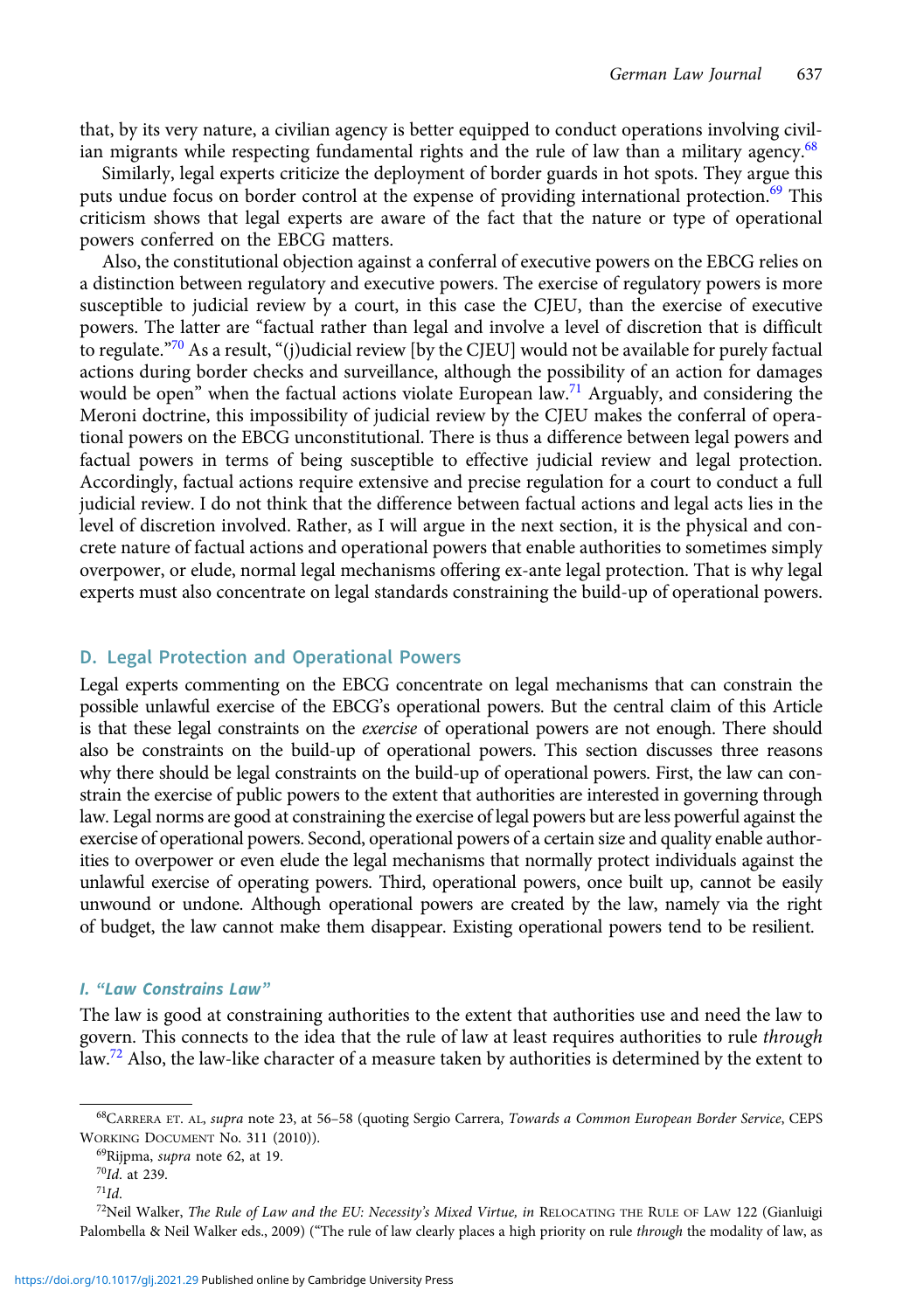which the measure can be subjected to judicial review.<sup>73</sup> To put it differently, the law-like nature of a measure and legal protection go hand in hand. Therefore, the more authorities claim that their actions are based on the law and demonstrate their actions in a legal form, the more they subject themselves to the law's constraining forces. But why do authorities govern through law? This is, of course, an immense topic of legal sociology, legal psychology, and political science that is beyond the scope of this Article.<sup>74</sup> For our purposes, we can limit ourselves to an archetypical communicative scheme that lies at the basis, at least conceptually, of most invocations of law by authorities.<sup>75</sup> When authorities invoke the law, they claim obedience from subjects.<sup>76</sup> In doing so, they ask the subjects to cooperate. The cooperation can consist of positive actions, such as offering help and making contributions, or inactions, such as refraining from obstructing or resisting authorities.<sup>77</sup> If authorities can secure such cooperation, it allows them to govern over subjects and matters that would otherwise remain beyond their reach. In other words, through successful invocations of the law, authorities can get things done which they otherwise could not execute themselves. Also, the law enables authorities to have subjects do things even if the authorities lack the physical capacity to coerce subjects into doing these things. As stated in terms of Christopher Hood's Tools of Government, legal authority can compensate for the lack of organization.

A successful invocation of the law depends on whether subjects believe that the call for obedience is lawful. In other words, by relying on the law, authorities must convince subjects that they respect the law. As a result, the law that enables authorities to govern beyond their physical powers coevally constrains them. This is why the law is good at constraining the use of the law. More technically speaking, by governing through law, the authorities expose themselves to legal challenges. This is a precondition for individual legal protection. The risk of non-cooperation, especially obstruction and resistance, makes it critical for authorities to show that they are acting in

 $74$ The vast literature on police misconduct comes to mind. Already, a superficial glimpse at the literature shows that explanations for why officials comply or do not comply with the law are highly complex. The size and quality of operational powers are not identified as distinct explanatory factors, but they would typically fall under the organizational and situational explanations for police misconduct. For example, the size of police departments seems to affect the occurrence of police misconduct. See Christopher Donner & Wesley Jennings, Low Self-control and Police Deviance: Applying Gottfredson and Hirschi's General Theory to Officer Misconduct, 17 POLICE QUARTERLY 203 (2014); Christopher Harris, Police Use of Improper Force: A Systematic Review of the Evidence, 4 VICTIMS & OFFENDERS: AN INT'L J. EVIDENCE-BASED RSCH, POL'Y AND PRAC. 25 (2009); David Eitle, Stewart D'Alessio & Lisa Stolzenberg, The Effect of Organizational and Environmental Factors on Police Misconduct, 17 POLICE QUARTERLY 103 (2014).

<sup>75</sup>For this archetypical scheme, see Christoph Kletzer, Primitive Law, 4 JURIS.: AN INT'L J. OF LEGAL AND POL. THOUGHT 263 (2013); Bas Schotel, Multiple Legalities and International Criminal Tribunals: Juridical Versus Political Legality, in POLITICS OF LEGALITY IN INTERNATIONAL LAW 209–32 (Tanja Aalberts, Thomas Gammeltoft-Hansen & Nick Rajkovic eds., 2016) (drawing on legal history and on law as autopoiesis proposed by Luhmann and Teubner). But while autopoiesis focuses on the epistemic and communicative function of law, knowing what to legitimately expect from others, according to a "juridical law" understanding the distinctive function of law, is to seek factual cooperation and authorize factual actions. To be sure, this conception of law does not claim that law is only invoked with a view to cooperation. Law may have many functions or uses, for example expressive, coordinative, and epistemic. Yet this conception does claim that seeking cooperation is the distinctive and archetypical use of law on which these other uses of law rely practically and conceptually. So, if actors cease to invoke the law for purposes of seeking active or passive factual cooperation, then arguably the law will also lose its other functions.

<sup>76</sup>This does not mean that authorities must *have* legitimate authority, they at least *claim* to have authority. Joseph Raz, Authority, Law and Morality, in ETHICS IN THE PUBLIC DOMAIN: ESSAYS IN THE MORALITY OF LAW AND POLITICS 194– 221 (Joseph Raz ed., 1994).

77Depending on how broadly one defines authorities, there are two kinds of subjects from whom authorities seek cooperation: Private actors and officials. But for the purposes of our discussion we focus on authorities seeking cooperation from private actors.

opposed to other modalities of power such as threat, economic incentive or appeal to first order reason.") (emphasis in the original).

 $^{73}$ See David Dyzenhaus, Accountability and the Concept of (Global) Administrative Law 16 N.Y.U., Working Paper No. 2008/7, 2008 (stating the point of judicial review of administrative decisions "is not that judicial review is what makes the decisions of such bodies [privatized administrative bodies] more law-like, but that what makes them more law-like makes them also fit for judicial review.").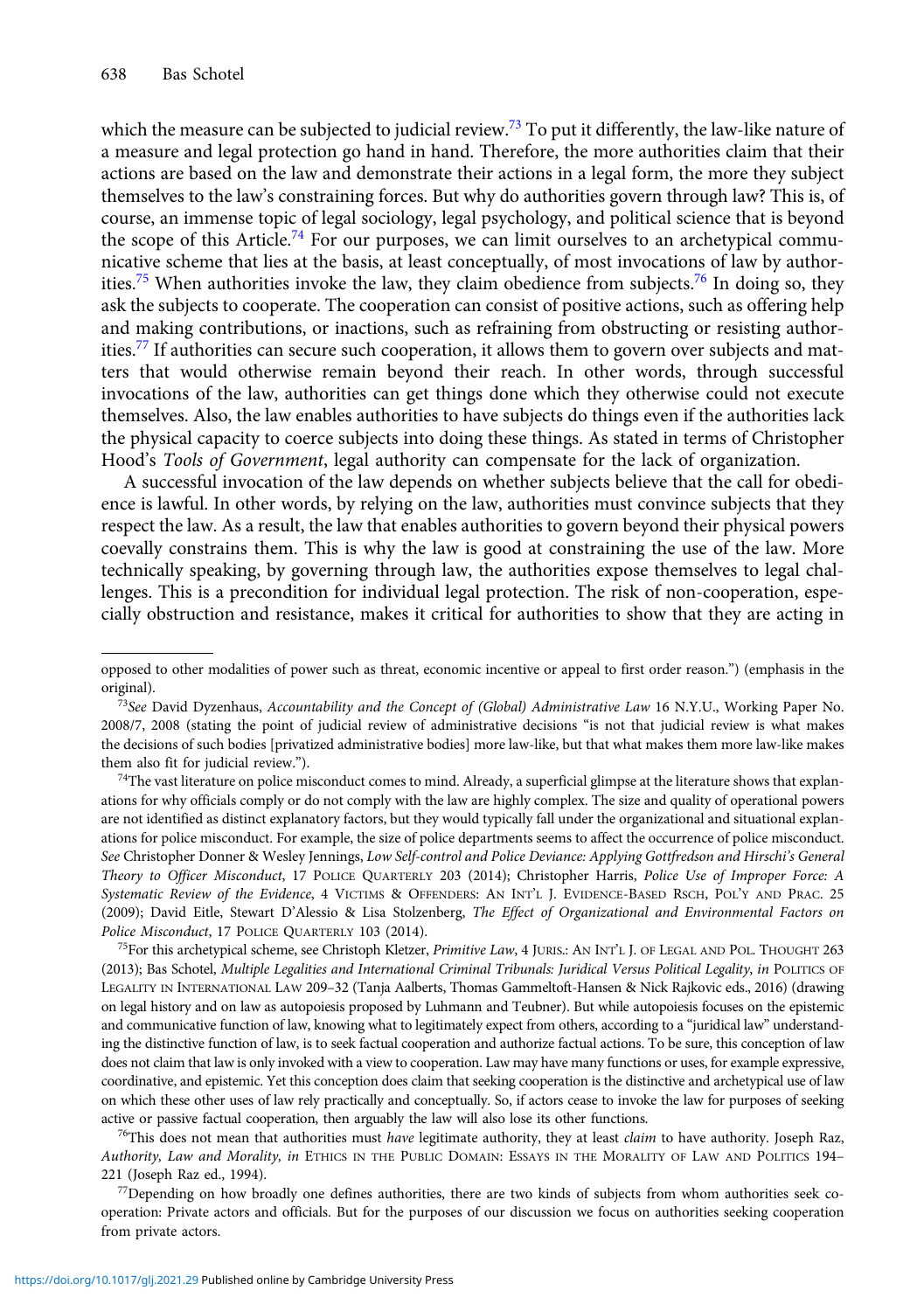accordance with the law. This explains how legal competence or legal authority can become a vehicle of both governmental power and legal protection. Legal competence can be invoked by authorities to govern beyond their own physical control. By the same token, the lack of legal competence can constitute an effective legal challenge by subjects against authorities. The advantage of legal competence for subjects is that it operates not only ex-post factum but also ex-ante. Authorities will often have an interest in refraining from acting outside their legal competence motu proprio. Obviously, from the individual's perspective, ex-ante protection is preferred over ex-post protection because it prevents or stops the unlawful exercise of powers.

#### II. Operational Powers May Overpower or Elude the Law

The basic communicative scheme of invoking the law to obtain cooperation from subjects may become obsolete when authorities acquire operational powers of a certain size and quality. The operational powers may allow the authorities to execute the tasks themselves, to coerce subjects into compliance, or simply to make non-compliance physically impossible. Operational powers enable authorities to overpower or elude legal constraints that can otherwise protect individuals, such as legal competence.

In concrete situations, authorities may have sufficient operational powers to the effect that they can effectively act even when subjects do not cooperate or even when subjects may try to obstruct the authorities. Practically speaking, under these circumstances, the authorities can govern without the need to invoke the law. The law's enabling function becomes superfluous from a practical perspective. And if the law does not enable authorities, it is also less likely to constrain them. The basic mechanism of law that both enables and constrains authorities is put out of order, at least temporarily. Unlawful actions by authorities, especially physical acts, often fit in this scenario. Textbook examples are cases of police brutality. Typically, they occur in situations where police officers outnumber targeted individuals, and there are no, or only a few, bystanders present or the bystanders are not sufficiently organized. Targeted individuals may protest against the police actions' unlawfulness, but this will be to no avail, as under these circumstances, authorities tend to be unsusceptible to legal arguments. By contrast, when law enforcement agents are outnumbered by targeted individuals and bystanders, they are more inclined to conduct their operations by the book. Cases of police misconduct are spectacular examples where operational powers put ex-ante legal constraints out of order. But there are many other areas where authorities can afford to act unlawfully simply because they physically can. In the context of migration and border control, the push-back operations in the Mediterranean Sea are a case in point.

Sometimes operational powers overpower not only ex-ante legal constraints but also make exante legal protection pointless. Operational powers include both human resources, such as the corps of civil servants, and infrastructure. When used in specific ways, infrastructure enables authorities not so much to overpower ex-ante legal constraints, but rather to elude legal challenges altogether. A good illustration of operational powers as infrastructure eluding individual legal protection are border fences. Authorities can use coercive physical manpower to control the borders. But, they can also erect a border fence. When effective, the fence prevents individuals from crossing the border. The legal decision to erect the fence, the construction of the fence, and the fence's actual existence do not claim obedience from aliens seeking entrance to the territory. The aliens, in a way, do not matter. Moreover, from a technical legal perspective, it is difficult for aliens to identify the particular actions they may want to challenge legally<sup>78</sup> because the erection and presence of

<sup>&</sup>lt;sup>78</sup>Furthermore, whereas coercive powers almost automatically trigger legal awareness and caution, infrastructure is perceived as more benign. See Daintith, supra note 7 (contrasting imperium with dominium). To be sure, I am not saying that it is completely impossible to legally challenge the construction and maintenance of a border fence. It is however extremely difficult for an individual alien to do so. For more on the (il)legality of border walls, see Moria Paz, The Law of Walls, 28 EUR. J. INT'L L. 601 (2017).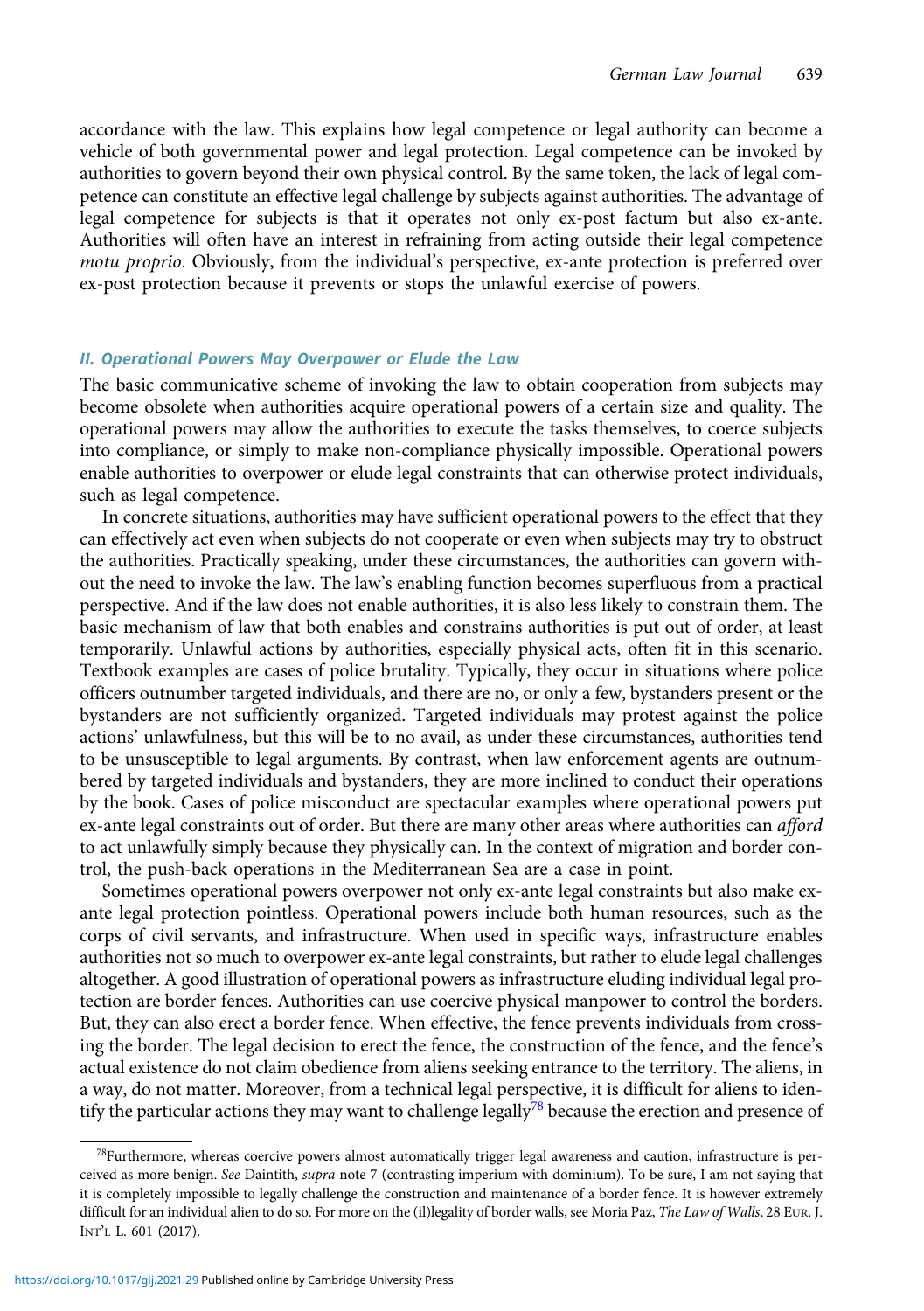the fence do not constitute a *legal act directed* at these aliens. In the absence of an individual legal decision, it is extremely difficult, both practically and formally, for an alien to legally challenge the fence's presence under administrative law. The erection and presence of the fence can be qualified as a mere factual act. However, unlike factual acts, such as border guards coercing an individual alien or inflicting physical harm on an alien, the factual act of maintaining a border fence is not in and of itself coercive, thereby potentially triggering a cause of action such as a criminal or tortious liability, for example.<sup>79</sup> Thus, whereas the physical and coercive capacity of the corps of civil servants enable authorities to overpower legal protection, operational powers as infrastructure allow authorities to simply evade individual legal protection.

#### III. Operational Powers are Resilient

Another reason why operational powers pose a challenge to individual legal protection is their autonomy and resilience. When they are sufficiently extensive, operational powers almost lead a life of their own. Operational powers rarely remain idle. They need an outlet and tend to be used. So, if large groups of human beings are mobilized, trained, and organized, it is likely that they will be put into action sooner or later. A case in point is the mobilization of troops and having a standing army.<sup>80</sup> Not only human resources but also infrastructure and equipment rarely remain unused. Furthermore, operational powers have a particular resilience. Infrastructure initially built for a particular, temporary purpose often outlives its original function. A striking example of infrastructural resilience is the way Western European detention facilities built at the beginning of the twentieth century remained in place and in use throughout the remainder of the century by simply adapting their functions to the new "needs." Similarly, in most Western European states, it is not easy to make civil servants redundant on a large scale. The point here is to see the contrast with legal powers. When public authorities have their legal powers withdrawn, this can take immediate effect, even retroactively. This is because legal authority is a matter of normative convention. So, while the stroke of a pen can cancel legal competencies, operational powers take much more time to unwind. As a consequence, public authorities often have operational powers at their disposal that no longer correspond with the initial objective for which they were granted.

I have discussed three reasons why operational powers by themselves pose a serious risk of compromising legal protection. To be sure, I am not suggesting that operational powers always overpower and elude individual legal protection. But I am arguing that today, this risk is insufficiently mitigated because public law only has legal mechanisms that constrain the exercise of operational powers. We should also explore the possibility of having legal standards that constrain the build-up of operational powers.

 $^{79}$ By contrast from the perspective of moral philosophy, it has been argued that border control mechanisms such as fences are coercive. See Tendayi Bloom & Verena Risse, Examining Hidden Coercion at State Borders: Why Carrier Sanctions Cannot be Justified, 7 ETHICS & GLOB. POL. 65 (2014); Arash Abizadeh, Democratic Theory and Border Coercion: No Right to Unilaterally Control Your Own Borders, 36 POL. THEORY 37 (2008).

<sup>&</sup>lt;sup>80</sup>Contrary to civilian personnel, the withdrawal or demobilization of troops has always been understood as a clear problem of factual power. The historical examples are innumerable. In this respect, De Hoop-Scheffer, then the Dutch Minister of Foreign Affairs and later on the NATO Secretary General, was either completely naïve or simply acting in bad faith when saying that he was still hoping for a diplomatic solution on March 17, 2003 with more than 200,000 US troops battle ready at the Iraq border . See Floris van Straaten, Nederland wil V-raas,,niet voor de voeten lopen, NRC (Mar. 17, 2003), [https://www.nrc.nl/nieuws/2003/](https://www.nrc.nl/nieuws/2003/03/17/nederland-wil-v-raad-niet-voor-de-voeten-lopen-7630829-a497369) [03/17/nederland-wil-v-raad-niet-voor-de-voeten-lopen-7630829-a497369](https://www.nrc.nl/nieuws/2003/03/17/nederland-wil-v-raad-niet-voor-de-voeten-lopen-7630829-a497369). The "outlaws" after the American Civil War and the Freikorper after WWI are just two of the many well-known examples reflecting the difficulties involved in de-mobilizing troops. On a more anecdotal note: "Cicero [when governor] after raising a considerable force to meet the threat of the Parthian army in Syria, had to do something with it, and so chose to attack the people of Pindenissus . . . ." So Cicero sent his forces on an expedition to a people relatively harmless to Rome, just to keep the troops busy and probably ensure them the spoils of war that were promised to them. ANDREW LINTOTT, IMPERIUM ROMANUM: POLITICS AND ADMINISTRATION 53 (1993).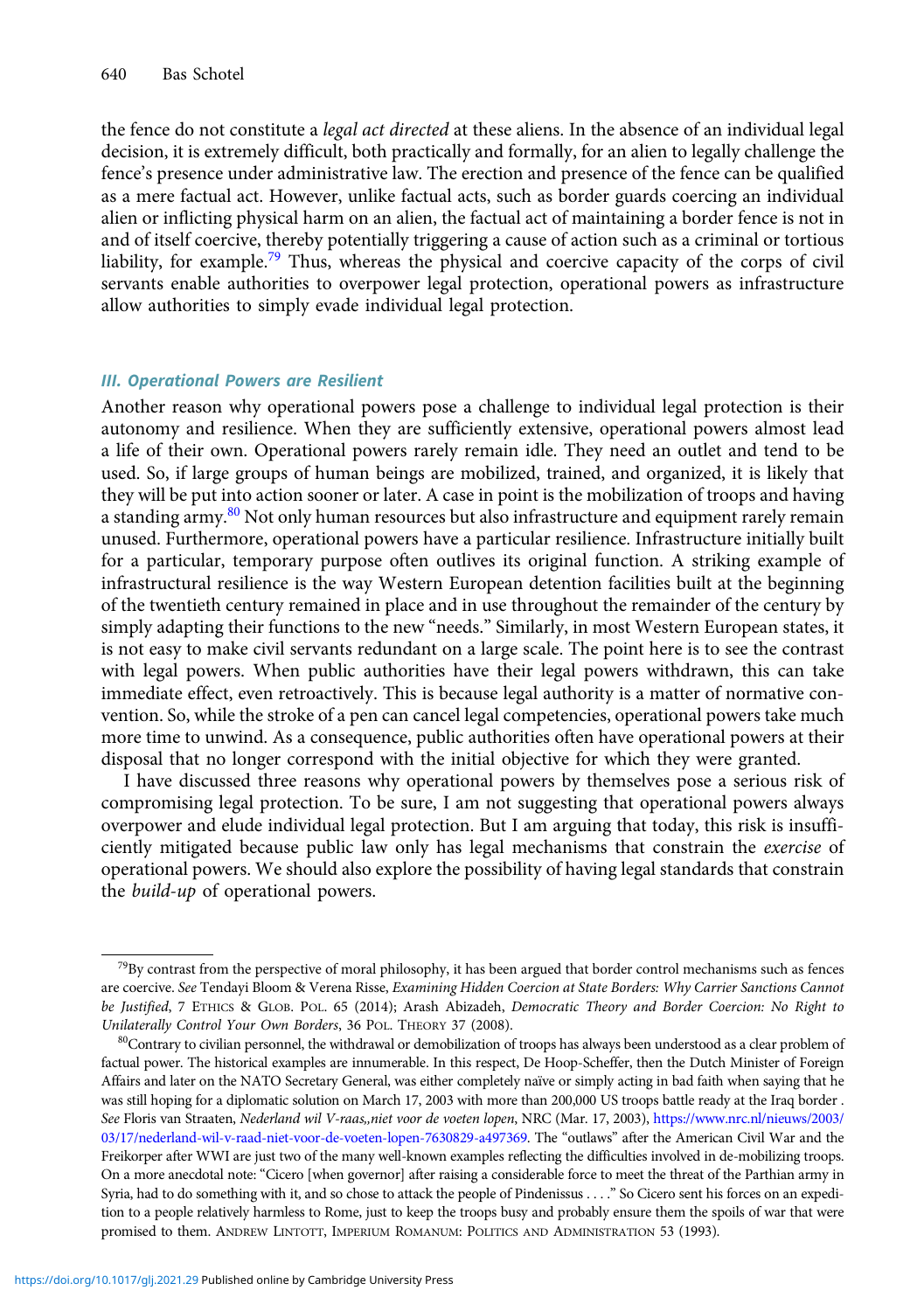#### E. Public Law and the Build-Up of Operational Powers

Throughout this Article, I have argued that the EU is entering a critical phase because, for the first time in its history, it will acquire significant and genuine operational powers. Operational powers allow authorities to overpower or elude standard legal mechanisms offering protection to individuals. Therefore, public law should not only place constraints on the exercise of operational powers, but there should also be legal standards constraining the build-up of operational powers. Today, public law lacks such legal standards. However, there are precursors in public law international law, European law, constitutional law, and administrative law<sup>81</sup>—and Western legal thought that hint at the special nature of operational powers and their associated risks. In this Section, we will briefly discuss the most salient precursors and draw from them legal mechanisms that could be used to constrain the build-up of the EBCG's operational powers.

#### I. Western Legal Thought and the Build-Up of Operational Powers

Legal experts commenting on the EBCG do not raise the issue of operational powers as an inherent risk to individual legal protection. They certainly do not propose to put legal constraints on the buildup of the EBCG's operational powers. This legal blind spot should not come as a surprise. It was only from the second half of the nineteenth century that authorities were acquiring substantive operational powers. In effect, as Oakeshott has put it, "now, even the least powerful government enjoys a mastery quite unknown to the most powerful in earlier times."<sup>82</sup> So probably, until the end of the *ancien* régime, the potentia of centralized authorities was simply not significant enough to become a core concern for legal and political writers. $83$  Accordingly, from early modernity onwards, the central question of political and legal thought in the West has been about the legitimacy and legal status of the power to *make new law* as opposed to upholding the existing law of the land—be it by a King, parliament, the people, constituting powers, ordinary courts, or constitutional courts.<sup>84</sup>

When the administrative state was rising by the end of the nineteenth century, scholars from Weber to conservative liberals noticed the expanding operational powers—especially the large corps of permanent, loyal, and trained civil servants. However, the central question of Western legal and political thought remained exclusively focused on the nation state's legal powers and the administrative state.<sup>85</sup> So when legal theorists continued to develop a concept of the rule of

<sup>84</sup>See SIMONE GOYARD-FABRE, JEAN BODIN ET LE DROIT DE LA RÉPUBLIQUE (1989); HAROLD BERMAN, LAW AND REVOLUTION: THE FORMATION OF THE WESTERN LEGAL TRADITION (1983); see MIREILLE HILDEBANDT, STRAF(BEGRIP) EN PROCESBEGINSEL: EEN ONDERZOEK NAAR DE BETEKENIS VAN STRAF EN STRAFBEGRIP EN DE WAARDE VAN HET PROCESBEGINSEL NAAR AANLEIDING VAN DE CONSENSUELE AFDOENING VAN STRAFZAKEN 257, 266–71 (2002).

<sup>85</sup>This focus on the normative quality of measures taken by the executive and the administration seems to fit a general preoccupation among especially German-speaking scholars with the dogmatic or doctrinal distinction between the judiciary (Justiz) and the administration ('Verwaltung'). Cf. Adolf Merkl, Zum Problem der Rechtskraft in Justiz und Verwaltung, ZEITSCHRIFT FÜR ÖFFENTLICHTES RECHT (1919) reprinted in DIE WIENER RECHTSTHEORETISCHE SCHULE: AUSGEWÄHLTE SCHRIFTEN VON HANS KELSEN, ADOLF JULIUS MERKL UND ALFRED VERDROSS 1203–14 (H. Klecarsky, R. Marci´c & H. Schambeck eds., 1968). For a critical overview of the standard views on the distinction between administrative and judicial power, see Hans Kelsen, Justiz und Verwaltung, ZEITSCHRIFT FÜR SOZIALES RECHT (1919) reprinted in H. Klecarsky, R.Marcić and H. Schambeck (eds.) DIE WIENER RECHTSTHEORETISCHE SCHULE. AUSGEWÄHLTE SCHRIFTEN VON HANS KELSEN, ADOLF JULIUS MERKL UND ALFRED VERDROSS, 1203-1214 (1968).But even scholars trying to think through the administrative state from a more sociological and concrete order perspective beyond standard doctrinal paradigms were still exclusively focused on the normative quality of the legal order and not on operational powers, for example Santi Romano and Maurice Hauriou. For

<sup>&</sup>lt;sup>81</sup>For length purposes, I will not discuss precursors from domestic constitutional and administrative law.

<sup>82</sup>See Oakeshott, supra note 3, at 371.

<sup>83</sup>Central authorities simply lacked the comprehensive corps of permanent, trained, equipped, salaried, and loyal civil servants comparable to our modern administrative state. See JULIUS RUFF, VIOLENCE IN EARLY MODERN EUROPE 1500-1800 (William Beik & T.C.W. Blanning eds., 2001). The absence of a comprehensive and effective corps of officials was still the case in the context of the 18th century rise of "police" or "Policey." See ERNEST BARKER, THE DEVELOPMENT OF PUBLIC SERVICES IN WESTERN EUROPE 1660-1930 (1944); see also Pietro Costa, The Rule of Law: A Historical Introduction, in THE RULE OF LAW: HISTORY, THEORY AND CRITICISM 77 (Pietro Costa & Danilo Zanilo eds., 2007).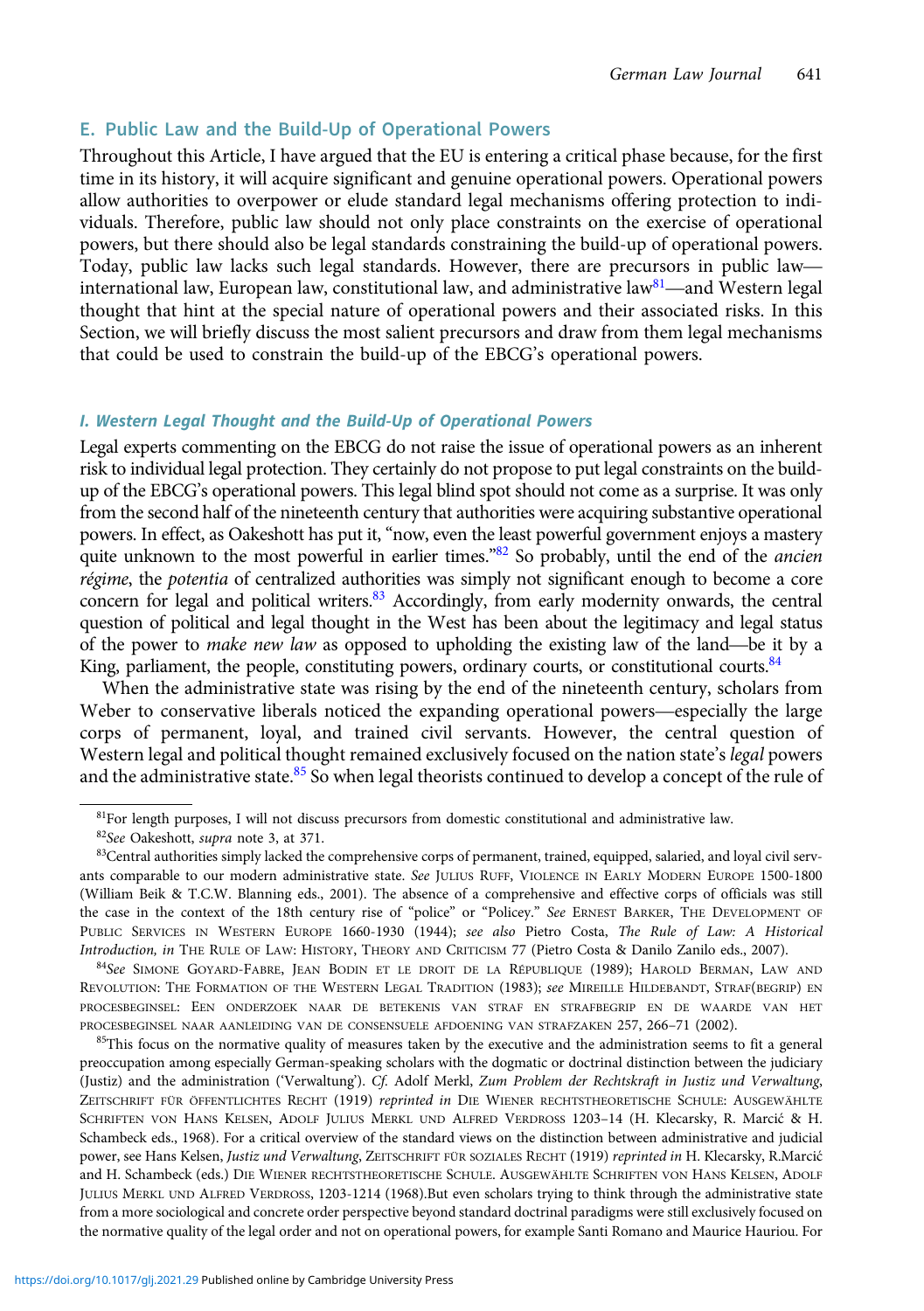law as Rechtsstaat or état de droit in direct response to the emergence of administrative law from the second half of the nineteenth century, they focused entirely on the normative status of legal acts issued by the State, especially administrative authorities.<sup>86</sup> They were trying to solve the puzzle of the origins, justification, hierarchy, and judicial review of a state that is the source of its own law. They did not spend much intellectual energy on another quintessential feature of the modern administrative state, namely its operational powers. Later on, liberal critics of the administrative state pointed to the dangers of the administration's *legal* power to change the law at will, thereby compromising the rule of law, especially legal certainty.<sup>87</sup> They did not identify operational powers as posing a risk to the rule of law regarding individual legal protection.

A few scholars obliquely highlighted the relevance of distinguishing between the administration acting through law and the administration acting through physical acts. Some explicitly argued that the administrative state's true character is its capacity to intervene directly in social-economic life. Carl Schmitt acknowledged that when the administration acts through factual or physical measures (unmittelbare Aktion, vi armata, bloss faktische Vorgehen, or rein tatsächliche Massnahmen) such measures are not susceptible to legal invalidation but create a fait accompli (vollendete Tatsachen schaffen). Accordingly, the shooting of people cannot be "*ausser Kraft gesetzt werden*."<sup>88</sup>

Hans Kelsen argued that what makes the administrative state truly administrative is the exercise of direct administrative power (unmittelbare Verwaltung). In other words, when the state intervenes (eingreift) physically and directly in social life.<sup>89</sup> According to Ernst Forsthoff, the new administrative state increasingly and actively provides for its subjects through public services and welfare (*Daseinsvorsorgen*),<sup>90</sup> calling for a rejection of the standard liberal constitutional and administrative law way of thinking. The liberal scheme of allegedly politically neutral law that arbitrates individual rights and freedoms and state powers has mainly become obsolete.<sup>91</sup> The law should not so much protect the rights and freedoms of autonomous individuals, but should instead guarantee fair and just participation in public services.<sup>92</sup> Furthermore, the administrative state cannot be politically neutral because it is directly involved in the highly political business of distributing basic goods and social-economic risks.<sup>93</sup> The structure of Forsthoff's argument has some commonalities with my point about how operational powers may enable authorities to

<sup>88</sup>Carl Schmitt, Die Diktatur des Reichspräsidenten Nach Art. 48 der Weimarer Verfassung, in VERÖFFENTLICHUNGEN DER VEREINIGUNG DEUTSCHER STAATSRECHTSLEHRER (1924), reprinted in CARL SCHMITT, DIE DIKTATUR: VON DEN ANFÄNGEN DES MODERNEN SOUVERÄNITÄTSGEDANKEN BIS ZUM PROLETARISCHEN KLASSENKAMPF 246 (1994); CARL SCHMITT, LEGALITÄT UND LEGITIMITÄT 67 (2012).

<sup>89</sup>See Kelsen, supra note 85, at 1806–08, 1810–11.

the central tenets and a comparison of these two administrative law theorists, see Martin Loughlin, Santi Romano and the Institutional Theory of Law, in THE LEGAL ORDER xi-xxix (1917) (Mariono Croce ed.& transl., 2017).

<sup>86</sup>See Costa, *supra* note 83, at 93-102, 109-16.

 $87$ See e.g. FREIDRICH HAYEK, ROAD TO SERFDOM (1994). For a recent discussion of Hayek's critique, see David Dyzenhaus, Dreaming the Rule of Law in LAW, in LIBERTY AND STATE: OAKESHOTT, HAYEK AND SCHMITT ON THE RULE OF LAW 254 (David Dyzenhaus & Thomas Poole eds., 2015). Also, Fuller looks exclusively at the normative quality and nature of managerial directives associated with the administrative state. According to Fuller, managerial directives with their focus on expediency and improving future behaviour lack the normative quality to satisfy the requirements of the rule of law. See Lon Fuller, A Reply to Critics, in THE MORALITY OF LAW 207–13 (1969). Similarly, critics of the emergence of a 'droit social' in France pointed out how 'droit social' undermined the autonomy of individual free will in contract law. For a discussion of this critique, see FRANÇOIS OST, DROIT ET INTÉRÊT, Vol. 2 ENTRE DROIT ET NON-DROIT: L'INTÉRÊT. ESSAI SUR LES FONCTIONS DU'EXERCE LA NOTION D'INTÉRÊT EN DROIT PRIVÉ 160–69 (1990).

<sup>90</sup>ERNST FORSTHOFF, DIE VERWALTUNG ALS LEISTUNGSTRÄGER (1938), reprinted in ERNST FORSTHOFF, RECHTSFRAGEN DIE LEISTENDE VERWALTUNG, RES PUBLICA. BEITRÄGE ZUM OFFENTLICHEN RECHT 28 (1959) ("Aber die Vorsorge dafür, dass überhaupt gelebt werden kann, lag nicht annähernd in gleichen Umfang bei ihm [the State], wie heute. Insofern ist die Abhängigkeit des Menschen vom Staat in 19. und 20. Jahrhundert viel intensiver geworden, als sie es je in den vergangenen Jahrhunderten gewesen ist.") (emphasis added).

 $91$ Id. at 22-24, 35.

 $92$ Id. at 42.

<sup>93</sup>Id. at 32–34, 36.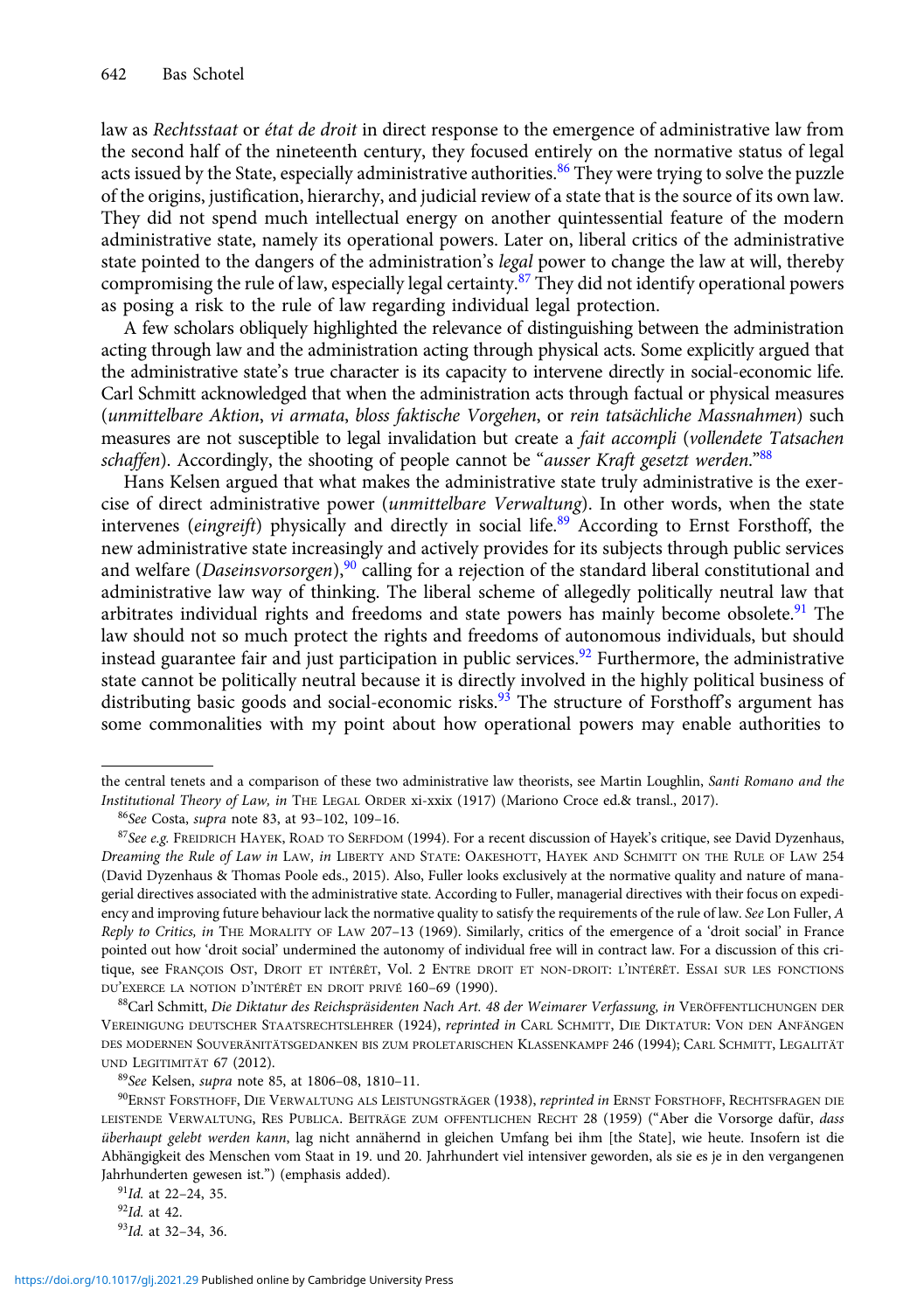simply elude the law. Yet, my point expresses a normative concern about how non-coercive operational powers easily escape the standard legal constraints such as fundamental rights. By contrast, Forsthoff, at that time a member of the Nazi party, welcomed the inadequacy of the liberal democratic state governed by the rule of law as he saw in it a justification for the emergence of the totalitarian state.<sup>94</sup>

Much later, Niklas Luhmann pointed to the problematic legal status of infrastructure when denying "the design of the aisles in supermarkets or a computerized air traffic system . . . to be part of the legal order."<sup>95</sup> Michel Foucault describes the exact conditions that enable the advent of a state with comprehensive operational powers when he analyzes the emergence of the various modes and rationalities of governance from the sixteenth and seventeenth century onwards which include police, discipline, security, and bio-politics. Yet, he is still very much focused on the genealogy of these rationalities. He does not identify the state's capacity to physically intervene by concrete actions as a distinct novelty of the modern administrative state. Furthermore, his inquiry is not informed by a concern for how to legally constrain the exercise of operational powers.<sup>96</sup> Though Foucault himself did not undertake a complete examination of law, legal theorists have elaborated on his views about the law and applied his research methods to the law.<sup>97</sup> However, these Foucauldian approaches to the law have not led to investigations into the relationship between operational powers and individual legal protection. Similarly, when legal scholars apply Foucault to EU migration law and border policies, they do not identify operational powers as distinctively problematic for the legal protection of migrants.<sup>98</sup>

Martin Loughlin is one of the few well-known contemporary public law scholars who explicitly uses Foucault in the context of operational powers as *potentia.<sup>99</sup> In his book on the foundations of* public law, he spends an entire chapter on the concept of potentia, drawing mainly on Michael Oakeshott, Michel Foucault, and Michael Mann.<sup>100</sup> According to Loughlin, *potentia* introduced a new mode of governance that poses a fundamental challenge to public law. The problem is the

<sup>95</sup>NIKLAUS LUHMANN, LAW AS A SOCIAL SYSTEM 154 (K. Ziegert trans., 2004).

98See Marie-Laure Basilien-Gainche, Leave and Let Die: The EU Banopticon Approach to Migrants at Sea, in 'BOAT REFUGEES' AND MIGRANTS AT SEA: A COMPREHENSIVE APPROACH. INTEGRATING MARITIME SECURITY WITH HUMAN RIGHTS 327-52 (Moreno-Lax & Papastavridis eds., 2016); see also Elspeth Guild, From Persecution to Management of Populations: Governmentality and the Common European Asylum System (Radbound Univ. Nijmegen, Working Paper No. 2012/04, 2012). Guild shows how the logic of managerialism and bio-politics hampers legal protection of migrants, but she does not look at operational powers.

99 DeMuth also identifies the power to intervene directly as a characteristic of the contemporary administrative state. See Christopher DeMuth, Can the Administrative State be Tamed?, 8 J. LEGAL ANALYSIS 121–90 (2016). But he focuses on the growing capacity of information and communication technology, which would correspond with Hood's "nodality." See id. at 157–62. He uses the advances of information and communication technology as a "materialist explanation for the ascendency of executive government" providing an account much superior to the standard intellectual explanation. See id. at 162. His objective is to explain "[t]he most impressive characteristic of administrative law is evolutionary fitness, its seeming organic capacity for growth and adaptation." Id. at 157. By contrast, the objective of the present article is to understand how operational powers constitute an obstacle for legal protection and to argue in favor of placing legal constraints on their build-up.

<sup>100</sup>MARTIN LOUGHLIN, FOUNDATIONS OF PUBLIC LAW 164-71, 407-34 (2010) (detailing his discussion of *potentia*). Some read into Loughlin's account of 'potentia' not so much operational powers as in physical capacity but rather a special form of lawmaking power that is in a way self-generating, for example, eluding standard public law constraints. See Denis Baranger, Uncovering the Foundations of Administrative Law, in QUESTIONING THE FOUNDATIONS OF PUBLIC LAW 250–51 (Michael A. Wilkinson & Michael W. Dowdle eds., 2018). I believe that potentia indeed carries the risk of being self-generating, thereby eluding normal public law constraints, but that its essence is the power to intervene in physical reality.

<sup>94</sup>See Bernd Rüther, Überlebende und Überlebte Vergangenheiten: Zwei Starjuristen Einer Diktatur Unter sich. Anmerkungen Zu: Ernst Forsthoff – Carl Schmitt Briefwechsel 1926-1974, in 4 BERICHTE AUS DER WELT DES RECHTS: MYOPS 68–69 (2008).

<sup>96</sup>MICHEL FOUCAULT, SÉCURITÉ, TERRITOIRE, POPULATION, COURS AU COLLÈGE DE FRANCE. 1977-1978, 109–11 (2004); MICHEL FOUCAULT, NAISSANCE DE LA BIOPOLITIQUE. COURS AU COLLÈGE DE FRANCE. 1978-1979 (2004).

 $97$ See e.g., BEN GOLDER & PETER FITZPATRICK, FOUCAULT'S LAW (2009); Alan Hunt, Encounters with Juridical Assemblages: Reflections on Foucault, Law and the Juridical, in RE-READING FOUCAULT: ON LAW, POWER AND RIGHTS 64–84 (Ben Golder ed., 2013).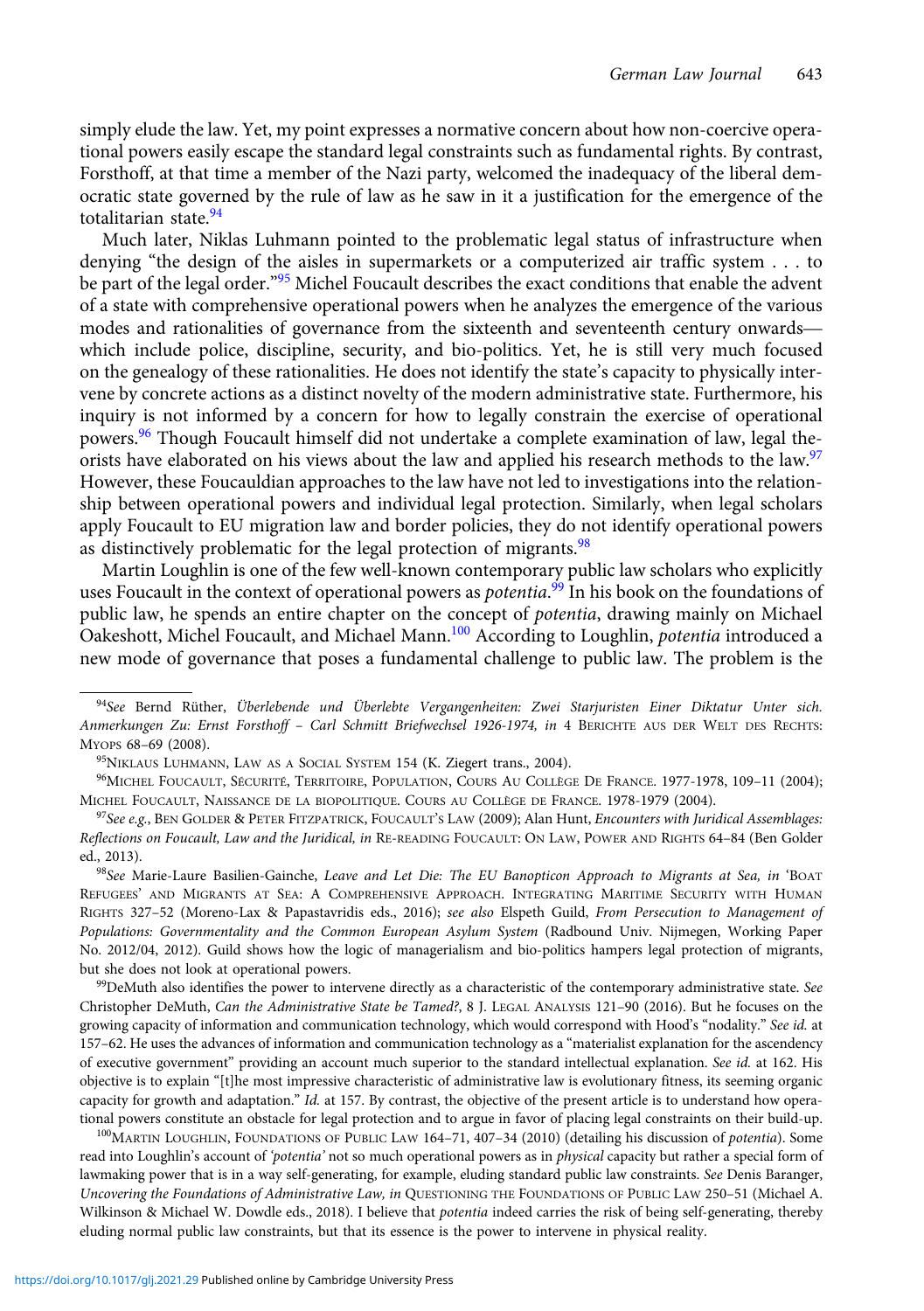underlying logic potentia, namely the ultimate aim of a political and legal order caring for the population and providing the necessary infrastructure. This leads to potentially unlimited state power in three ways. First, because the government's task is the care of the population, there is simply not an area of social life where the government and the law cannot intervene. In other words, there are no intrinsic limitations on the power of government and law (*ratione materiae*). According to Loughlin, jurisdictional limitations on what the government may do become obsolete.<sup>101</sup> Second, because the government is responsible for structuring social interactions and actual output, effectiveness, and results, there is in principle no intrinsic limitation as to the means of government. Third, care for the population means that the law is no longer about deciding and addressing conflicts between people with different interests, resources, and beliefs; the law no longer aims to mediate between different claims about truth, reality, and what is to be done. It adopts a managerial perspective of a common, homogeneous interest and an overall win-win situation. It ceases to be "a de jure fragmented public space assuring unresolvable confrontation."<sup>102</sup> Instead, these underlying conflicts are silenced in the name of a new higher universal truth. $103$ 

Loughlin focuses primarily on the logic of *potentia*, whereas I focus on the *physical* aspect of operational powers as potentia and legal protection. Still, I share his ultimate concern. Loughlin warns against how the hegemonic, expansive, and over-inclusive logic of potentia turns every measure of public policy into a question of absolute and social truth: What best serves the higher goal of satisfying social needs? This logic dissolves political, social, and legal conflicts into a question of truth. As if there are no conflicting and opposing interests, but just a false understanding of the truth. This logic will render obsolete the very fabric of law and public law, namely legal distinctions and categories that openly recognize that the interests, functions, and powers of the various actors and institutions are not fully aligned, but are continuously in conflict.<sup>104</sup> The logic of potentia puts the law out of order.

The point of this brief excursion in legal thought is twofold. First, it explains why today, legal experts and scholars have not paid attention to the build-up of operational powers from the perspective of legal protection. It seems primarily a matter of legacy. We did not find arguments in legal theory and jurisprudence to the effect that legal thinkers should not or need not address the risk of operational powers compromising individual legal protection. Second, when legal scholars sporadically touch on the issue of the state's factual power, either obliquely or directly, their observations actually support the claim about the insufficiency of legal mechanisms that only constrain the exercise of operational powers, but not their build-up.

#### II. International and European Law and the Build-Up of Operational Powers

There are only a few examples of positive law coming close to constraining the build-up of operational powers. These precursors point to an awareness of the risks associated with operational powers. In public international law, a clear case in point is the Non-Proliferation Treaty.<sup>105</sup> We might even say that a large part of classical international law was all about controlling the build-up of operational powers and organizing counter forces, namely the capacity to wage war. One of the central instruments of classic international law until World War I was peace treaties.<sup>106</sup> They constituted the basis for the so-called *jus publicum Europeanum*.<sup>107</sup> One of the

 $101$ Id. at 462.

<sup>&</sup>lt;sup>102</sup>See LOUGHLIN, supra note 100, at 465 (citing Gauchet).

<sup>103</sup>See id.

 $104$ See id. at 463 (citing Vibert noting the mixing up of previously separated powers at the supranational and transnational level).

<sup>105</sup>Treaty on the Non-proliferation of Nuclear Weapons, Jan. 7, 1968, 21 U.S.T. 483, 729 U.N.T.S. 161.

<sup>&</sup>lt;sup>106</sup>Cf. Randall Lesaffer, Peace Treaties and International Law from Lodi to Versailles (1454-1902), in PEACE TREATIES AND INTERNATIONAL LAW IN EUROPEAN HISTORY. FROM THE LATE MIDDLE AGES TO WORLD WAR ONE 9–44 (Randall Lesaffer ed., 2004).

<sup>107</sup> See CARL SCHMITT, DER NOMOS DER ERDE IM VÖLKERRECHT DES JUS PUBLICUM EUROPAEUM (1950).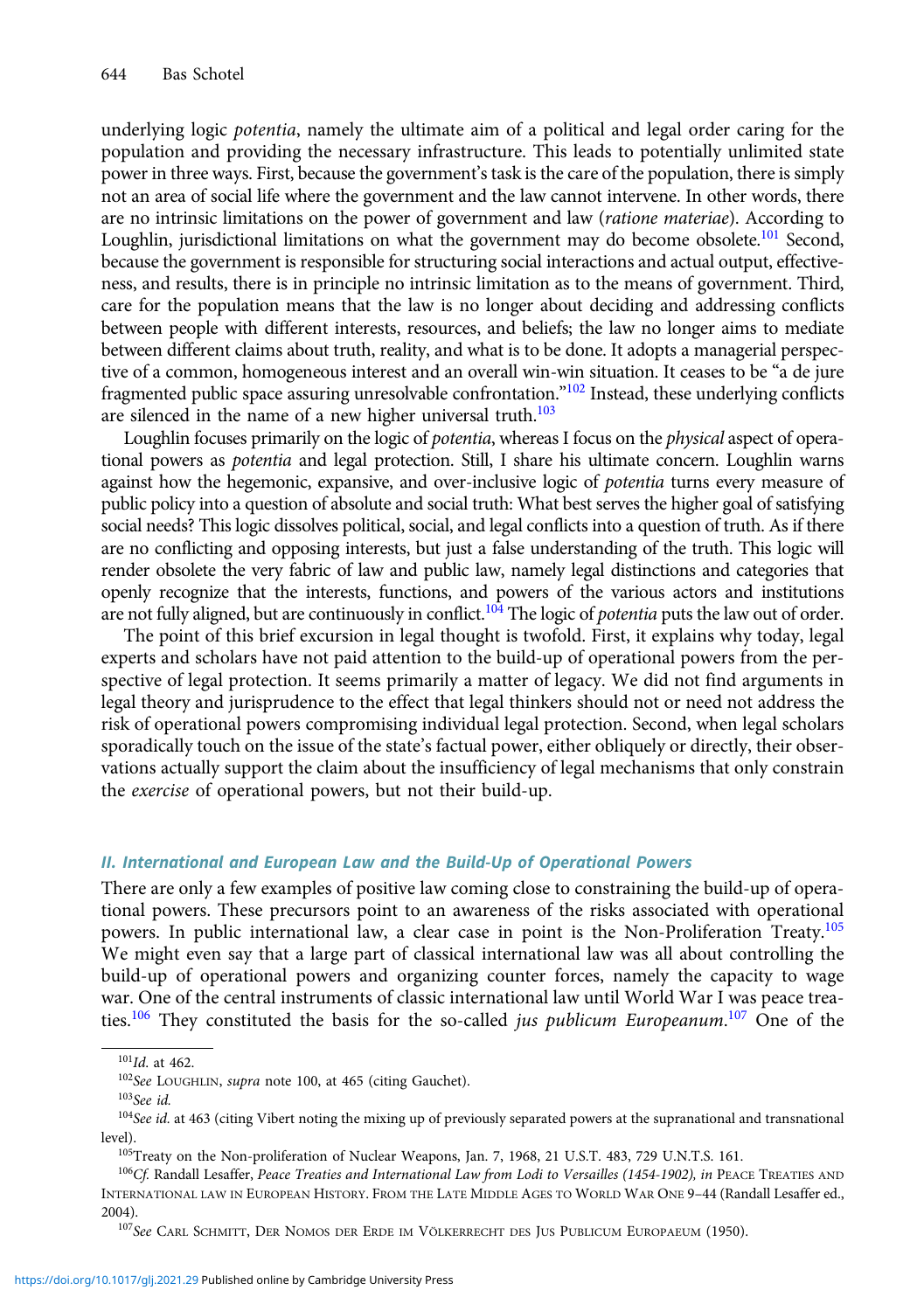primary purposes of this jus publicum Europeanum was to limit destructive and unproductive wars on the European continent. In an almost similar vein, the predecessor of the current European Union, the European Coal and Steel Community ("ECSC"), also sought to control the capacity to wage war.<sup>108</sup> In fact, it would not be a stretch of the imagination to construe the Treaty on the ECSC as the last major peace treaty of the European continent. The ECSC was all about constraining the physical power to wage war by controlling production and production capacity of modern war machinery's basic components, namely, coal and steel. In this respect, the rationale behind classic international law could operate as a cue for thinking about putting legal constraints on the build-up of operational powers.

I presented the ECSC as an example of legal constraints on the build-up of operational powers. Strictly speaking, it is not about the operational powers of public authorities. It is about the production and the capacity to produce coal and steel *tout court*. For example, under the ECSC, capacity and production restrictions were imposed on coal and steel *enterprises* instead of public authorities.<sup>109</sup> By contrast, a genuine and rare example of European law placing legal constraints on building up or maintaining operational powers can be found in the Schengen regime. A core provision of the Schengen Border Code ("SBC") prohibits conducting border checks at the Schengen area's internal borders.<sup>110</sup> To make it more difficult to reintroduce border checks in violation of Article 22 SBC, the Border Code provides for the dismantling of the border control infrastructure.<sup>111</sup> In other words, the SBC explicitly targets the infrastructure of the Member States needed for conducting internal border checks. The provision directly constrains the build-up and maintenance of operational powers.

Another example of EU law intervening directly in the build-up of operational powers is the General Data Protection Regulation. It introduced the mechanism of "data protection by design."<sup>112</sup> This means that those responsible for processing personal data must build into their Information and Communications Technology ("ICT") systems safeguards for privacy and fundamental rights. In other words, the IT systems must be technically designed to prevent data protection violations. The protection by design is mostly a countermeasure disabling certain functionalities of the IT system. For example, the Regulation leaves open the technical possibility to manually reactivate its functionality. The data protection law is not targeted at the operational powers of public authorities per se, but rather at anyone processing personal data, including the authorities of the Member States and the EU. Moreover, in terms of Hood, it is strictly speaking not a matter of the organization or operational powers, but instead a matter of nodality. Still, it is a clear example of how law constrains the capacity to do wrong.

Even more than data protection law, the logic of EU competition and environmental law is all about constraining the capacity to act unlawfully. To be sure, competition and environmental law are not aimed at constraining public authorities' operational powers. Still, these legal fields show how public law tries to constrain the physical capacity to act unlawfully. In competition law, companies are required to obtain ex-ante clearance or approval to undertake a merger or acquisition to prevent them from gaining a dominant market position. In such cases, there is no actual anticompetitive behavior or the abuse of a dominant position by the company in question. The whole point of these types of regulations is to prevent the company from becoming so powerful that it becomes too easy to display anti-competitive behavior and make abuse of its dominant position. Similarly, many norms of environmental law prohibit certain activities as well as the possession of

<sup>&</sup>lt;sup>108</sup>Treaty Establishing the European Coal and Steel Community, Apr. 18, 1951, 261 U.N.T.S. 140 [hereinafter ECSC]. <sup>109</sup>See e.g., id. at arts. 2, 4, 58.

<sup>110</sup>Regulation 2016/399 of Mar. 9, 2016, on a Union Code on the Rules Governing the Movement of Persons Across Borders (codification), 2016 O.J. (L 77) 23, art. 22 (EU) [hereinafter Schengen Borders Code].

 $111$ Id. at art. 24.

<sup>112</sup>Regulation (EU) 2016/679, at art. 25, of the European Parliament and of the Council of April 27, 2016, on the Protection of Natural Persons with Regard to the Processing of Personal Data and the Free Movement of Such Data, and Repealing Directive 95/46, 2016 O.J. (L119) 1 (EC). For this mechanism see N. van Dijk, A. Tanas, K. Rommetveit & C. Raab, Right Engineering? The Redesign of Privacy and Personal Data Protection, 32 INT'L REV. L., COMPUTERS & TECH. 230 (2018).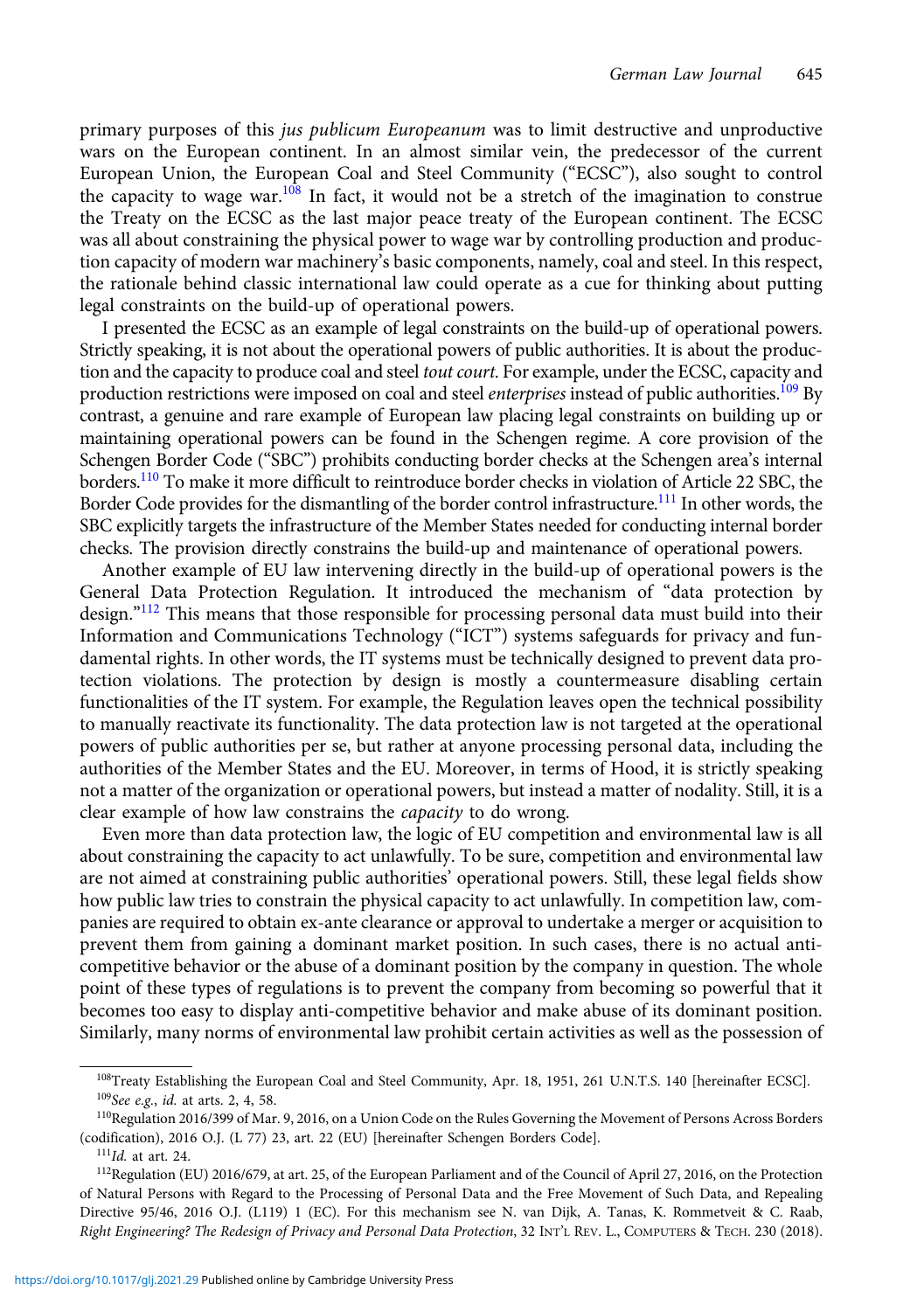certain installations and hazardous materials. The underlying logic of such prohibitions is to prevent the build-up of the factual capacity from causing environmental damage. In other words, it is an explicit acknowledgment that normal legal rules prescribing prudent behavior and attributing tortious and criminal liability are not sufficient constraints on operational powers—sometimes public law must impose ex-ante constraints on the build-up of factual capacity. This is also reflected in the precautionary principle, a typical construction of environmental law.<sup>113</sup> Accordingly, certain new technologies may not be used or will require precautionary measures because there is too much scientific uncertainty about their possible adverse environmental effects.

I do not think that we should transpose the precautionary principle from environmental law and apply it to the build-up of operational powers. The precautionary principle of environmental law is in a way too sophisticated as it aims to address scientific uncertainty. Also, the reversal of the burden of proof it entails is not necessary in the context of operational powers. The problem with operational powers is not so much scientific uncertainty about its effects on legal protection. The challenge is, rather, to simply acknowledge that operational powers pose a risk, certain or uncertain, to legal protection and that those risks may not be sufficiently mitigated through the normal mechanisms of legal protection. Therefore, what can be borrowed from the precautionary principle in the context of operational powers is its *ex-ante* focus on risk assessment and precautionary measures.<sup>114</sup>

#### III. Legal Constraints on the Build-Up of the EBCG's Operational Powers

From the existing legal arrangements dealing with operational powers, we may draw analogies for the concrete case of the EBCG. Roughly speaking, there are two types of possible constraints on the build-up of operational powers: Actual constraints limiting the extent and nature of operational powers and the creation of mitigating counterforces. The latter is, strictly speaking, not a constraint on the build-up of operational powers. But to the extent that the operational counterforces are put in place coevally with the creation of operational powers, we may consider them to be physical constraints on the build-up of operational powers. The operational counterforces' function is either to deter the unlawful use of operational powers or to mitigate its effect. The counterforces are necessary in contexts where limiting the build-up of operational powers is undesirable or impossible. For instance, effective policing operations require a certain amount and quality of operational powers that are necessarily coercive and intrusive for individuals. By their very nature, coercive and intrusive actions that are otherwise lawful always run a relatively great risk of degenerating into the unlawful use of force. This risk is inherently and inevitably associated with any level of *effective* coercive and intrusive powers. Accordingly, limiting the build-up of operational powers is not a feasible solution to ensure effective individual protection. In these contexts, physical counterforces may deter the unlawful use of otherwise indispensable coercive and intrusive powers.

As mentioned earlier, in theory, the logic of the precautionary principle would be a fitting legal constraint on the build-up of the EBCG's operational powers. It should involve a thorough mapping of the significant and most likely risks to effective legal protection. This is lacking in the current new Regulation. In the paragraph on fundamental rights, the new Regulation asserts that the border guards will respect fundamental rights. This statement expresses a commitment to

<sup>&</sup>lt;sup>113</sup>For a recent application of the precautionary principle with references to the leading case law and legal literature, see R. Kegge & A. Drahmann, The Programmatic Approach: Finding the Right Balance Between the Precautionary Principle and the Right to Conduct a Business, 17 J. FOR EUR. ENVTL. & PLAN. L. 76 (2020).

<sup>&</sup>lt;sup>114</sup>The version of the precautionary principle that comes closest to what I have in mind is the idea of precautionary measures laid down in the U.S. Constitution to mitigate or prevent abuse of powers. The precautionary measures extend to the abuse of operational powers, most prominently the risk of abuse of a federal standing army. Yet, the discussions about precautionary principles in U.S. constitutional law do not identify operational powers as distinctively problematic. For a critical discussion of the precautionary principles in U.S. constitutional law, see A. Vermeule, Precautionary Principles in Constitutional Law, 4 J. LEGAL ANALYSIS 181 (2012); see also A. Vermeule, Optimal Abuse of Power, 109 NW. UNIV. L. REV. 673 (2015).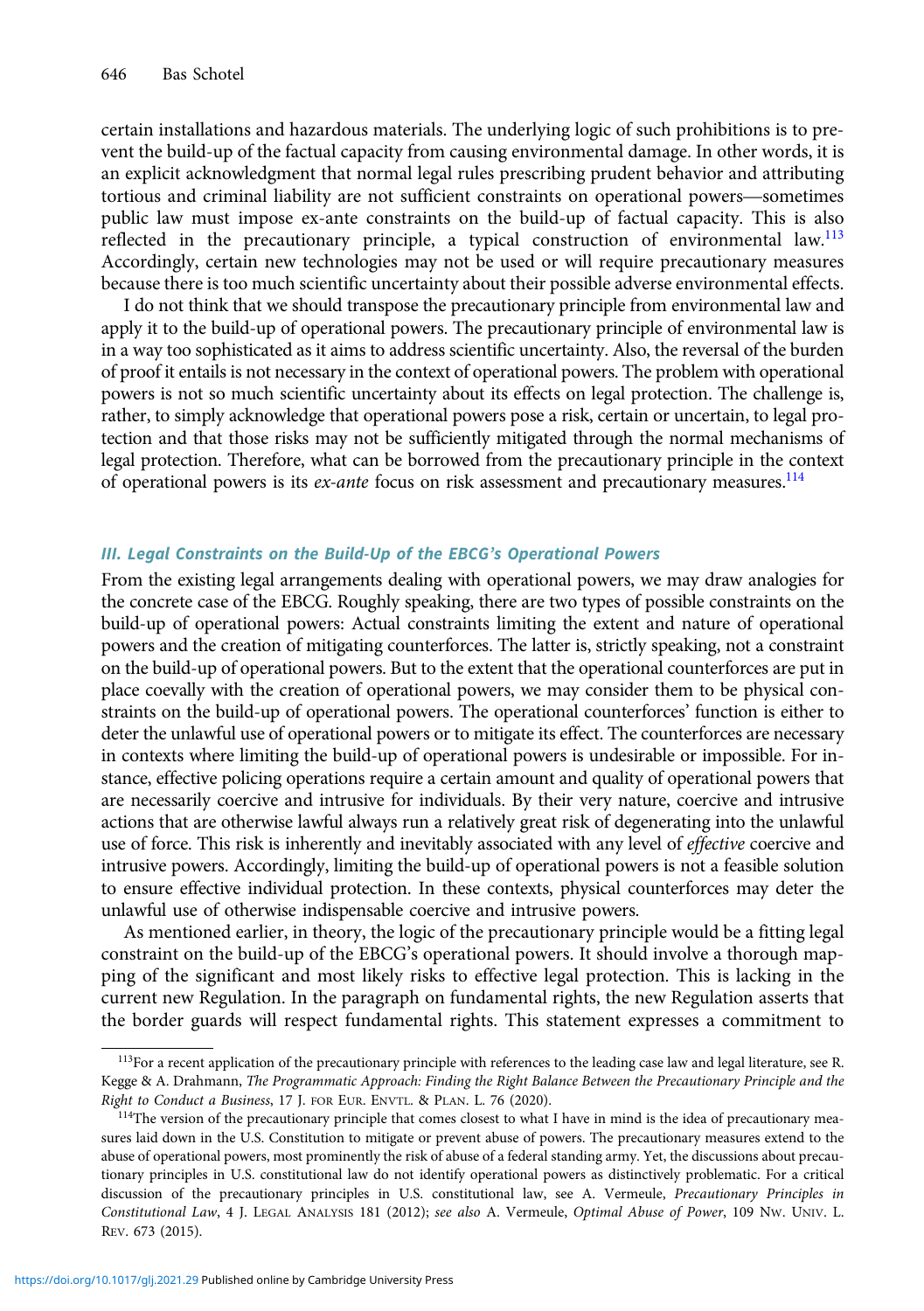respect fundamental rights, but it is not a risk assessment of possible fundamental rights violations caused by the EBCG when exercising its operational powers.<sup>115</sup> The risk assessment requires input from people with hands-on expertise in border operations, including those at the receiving end of such operations.<sup>116</sup> I am not such an expert. For now, I can only sketch some broad risk categories that seem particularly relevant for the EBCG from the perspective of an outsider.

The major risk posed by the EBCG's operational powers is the powers used for the policing aspects of the border control tasks.<sup>117</sup> To what extent are the number of guards in the standing corps, the type of training and experience oriented towards civilian law enforcement versus military operations, and the equipment—such as the types of firearms—tailored to the policing tasks of the EBCG? What are the risks of an unlawful exercise of operational powers? What physical counterforces are put in place to reduce the risks and mitigate the unlawful use of operational powers? The answers to these questions involve a detailed assessment of the border operations' practical elements and concrete contexts. This assessment must be directly related to the various elements of the operational powers. The precautionary test must involve a typology and list of concrete forms of the unlawful exercise of operational powers. It is up to experts, and in the first place, the Commission, who proposed the build-up of operational powers for the EBCG, to come up with a concrete, detailed list of risks.

The precautionary principle should involve assessing the risks associated with the border guards and their personal equipment and the risks associated with other assets and infrastructure. For example, a frequent source of fundamental rights violations in the EU border management is the reception conditions of migrants. The common critique and response are to improve the reception conditions and training of reception personnel.<sup>118</sup> The question is whether such responses will ever be adequate. Often, the actual reception centers are located in sites originally built as detention facilities or military camps. This means that the very architectural and physical make-up of the actual reception centers may be structurally unsuitable for hosting migrants, especially families and minors, irrespective of well-intended efforts to improve reception conditions. Furthermore, authorities tend to use their infrastructure, even when the infrastructure is not suitable for the task at hand. This is especially the case when there are no immediate alternatives available. In other words, by simply having certain operational powers at its disposal, in our example reception centers, the EBCG runs a structural risk of violating reception conditions.<sup>119</sup> Under a precautionary test, the Commission will have to explain that the risk of fundamental rights violations is proportionate to the benefits of the EBCG having the centers at its disposal.

Another risk associated with infrastructure is that infrastructure allocated for one purpose may be used for another. Though efficient from the perspective of asset utilization, it may create disproportionate operational powers. Such misappropriation becomes increasingly likely when authorities have to perform tasks with conflicting priorities. The EBCG runs this risk as it is supposed to combine its primary task of policing the borders with additional search and rescue ("SAR") operations. In fact, critical international and EU law experts actually want the EBCG to make search and rescue operations a higher priority and shore up its SAR capabilities.<sup>120</sup>

<sup>115</sup>See supra note 13.

<sup>&</sup>lt;sup>116</sup>The closest Annex V of the new Regulation comes to identifying the risks of abuse is the small paragraph on the use of drugs by border guards. There is no assessment of risks associated with the operational powers themselves in connection with frequently occurring scenarios.

<sup>&</sup>lt;sup>117</sup>For reports of coercive actions taken during Frontex operations including shooting at migrants in Progress Law Network, supra note 66.

<sup>118</sup>Rijpma, supra note 62 at 19–20.

<sup>&</sup>lt;sup>119</sup>To be sure, the reception centers are not part of the EBCG infrastructure. Yet, EBCG border guards are deployed in the centers.

 $120$ See Rijpma, supra note 62, at 25. Even if the EU has a legal duty to proactively organize and maintain SAR services, my point is not that the EU should not take up this task. Rather, I would argue that this task should not lie with the same EU agency that is also in charge of border controls. For the technical legal question of whether the EU has a duty to render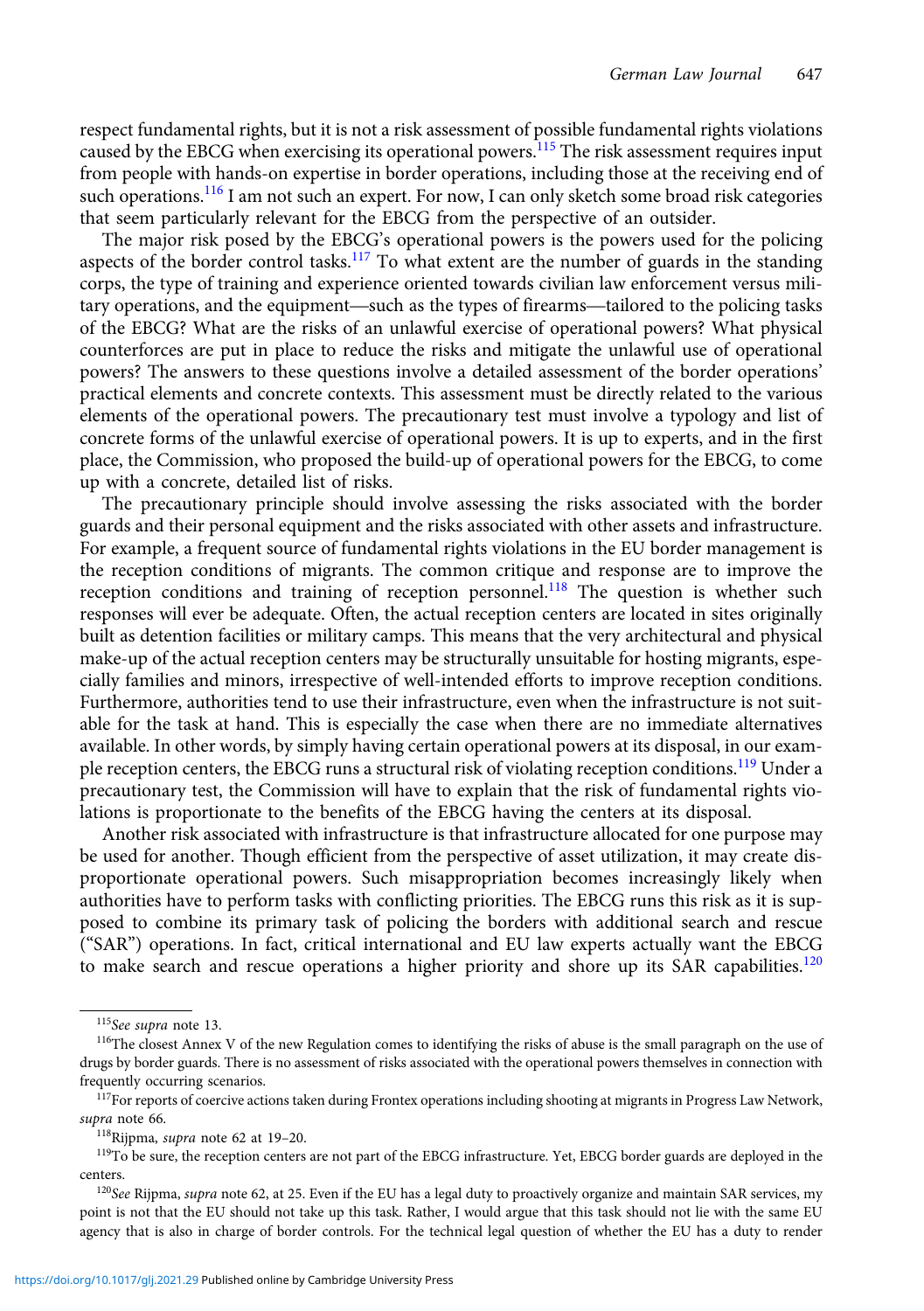Though well-intended, a stronger role for the ECBG in SAR may turn out to be counterproductive. First, in off-time, the SAR capabilities may be used for purposes other than SAR, such as policing operations. Second, suppose during the same operation the EBCG must conduct both policing tasks and SAR interventions. In that case, it may neglect the latter and even use the SAR capabilities for the policing tasks. A genuine precautionary test must also weigh the risk of the improper use of infrastructure.

Apart from introducing a precautionary test comprising a risk assessment of coercive powers and infrastructure, we must also consider introducing operational counterforces. Because coercive and intrusive operational powers are indispensable for the EBCG, limiting only its operational powers is undesirable. Therefore, operational counterforces must be put in place. At first glance, the Fundamental Rights Officer seems like a good example of a counterforce. However, under the previous Regulation as well as the new Regulation, the FRO does not constitute a genuine operational counterforce. A serious operational counterforce is a truly independent and operational fundamental rights unit. Independent means that the officials are not part of the EBCG but are from another EU agency. Operational means that at least two officials are physically present at the site of concrete border operations. The officials should not only monitor the exercise of operational powers in situ and in real time, but also should have the legal and physical capacity to intervene. This goes further than what legal experts have been proposing. They see the monitoring function as looking "regularly at the conditions" under which Frontex operations take place.<sup>121</sup> The protective ex-ante effects of such a monitoring mechanism depend on deterrence and the improvement of operational procedures. But they do not offer a real physical counterforce at the actual moment when operations go wrong. I submit that a genuine counterforce against the EBCG's operational powers entails a fundamental rights unit with an ongoing physical presence at every border operation with powers to intervene on the spot.

#### F. Conclusions

When the new Regulation is fully implemented, the EU will acquire significant genuine operational powers for the first time in its history. This Article has argued that the conferral of operational powers on the EU, especially the EBCG, poses a serious risk to individual legal protection. This Article has identified three reasons why operational powers may compromise individual legal protection. First, the law can constrain the exercise of public powers insofar as authorities have an interest in governing through law. The law can constrain authorities to the extent that authorities need the law to ensure cooperation from subjects. As long as authorities need to govern by legal powers, they remain dependent on the perceived lawfulness of these legal powers' exercise. Legal norms are good at constraining the exercise of legal powers, but are less powerful against the exercise of operational powers. Second, once authorities have operational powers of a certain extent and kind, they can afford to operate against and without the law. Operational powers enable authorities to overpower or even elude the legal mechanisms that normally constrain the exercise of public power. Third, operational powers are extremely resilient. While legal powers can be withdrawn and invalidated with the stroke of a pen, even retroactively, the physical existence of operational powers cannot be undone by a legal act. This is why this Article urges jurists to explore legal mechanisms that place substantive size and quality constraints on the conferral of operational powers in the EU.

So far, jurists have remained virtually silent as to how the build-up of operational powers may compromise individual legal protection. For example, experts in EU migration law have raised legitimate concerns about how the EBCG may exercise its operational powers. But when it comes

assistance and the scope of such a duty, e.g., the EU is not a party to the SAR Convention and not a flag state under the UNCLOS, Trevisanut, supra note 21, at 130–32.

<sup>&</sup>lt;sup>121</sup>CARRERA ET AL., *supra* note 23, at 58.